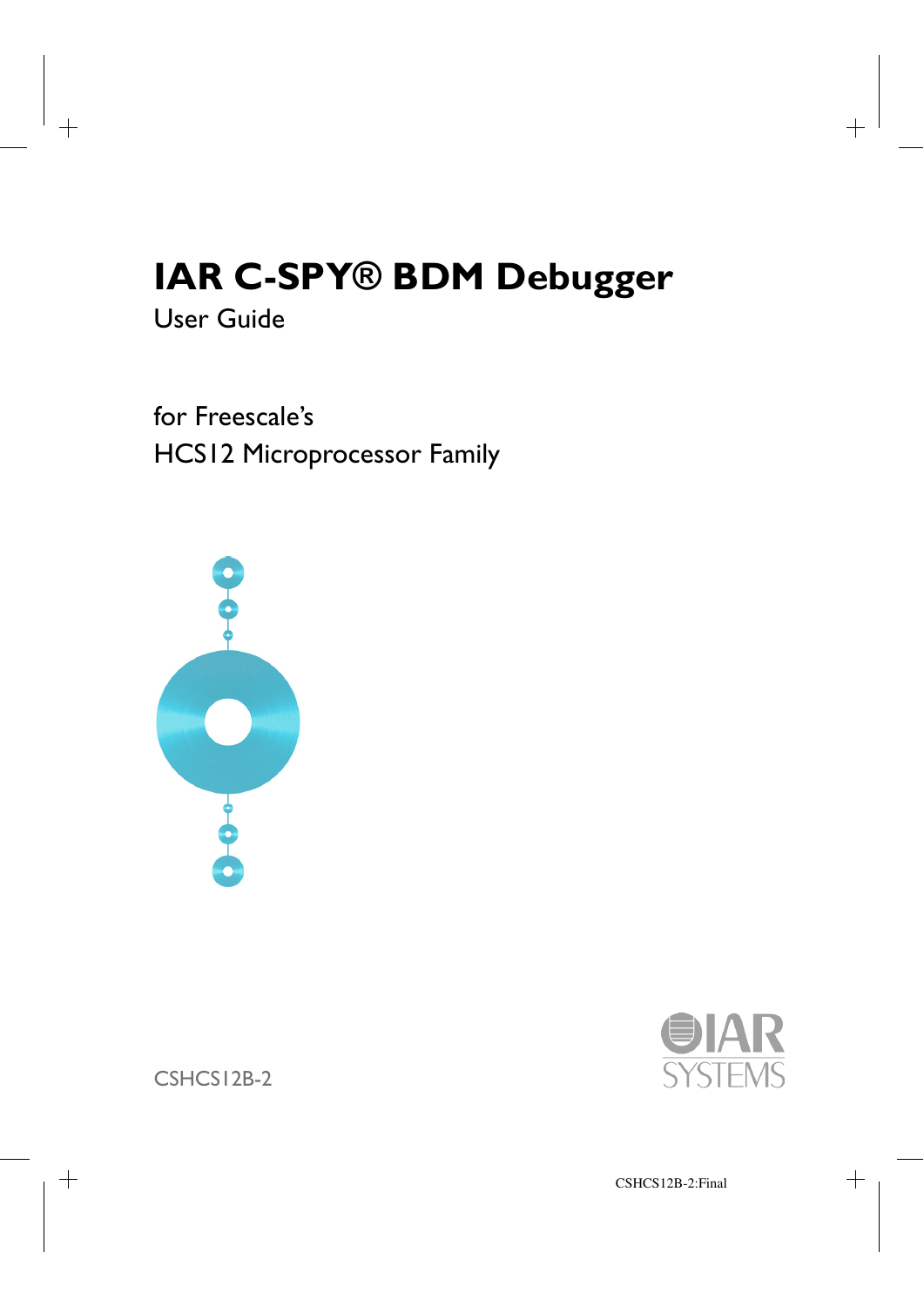### <span id="page-1-0"></span>**COPYRIGHT NOTICE**

Copyright © 1997–2010 IAR Systems AB.

No part of this document may be reproduced without the prior written consent of IAR Systems AB. The software described in this document is furnished under a license and may only be used or copied in accordance with the terms of such a license.

#### <span id="page-1-1"></span>**DISCLAIMER**

The information in this document is subject to change without notice and does not represent a commitment on any part of IAR Systems. While the information contained herein is assumed to be accurate, IAR Systems assumes no responsibility for any errors or omissions.

In no event shall IAR Systems, its employees, its contractors, or the authors of this document be liable for special, direct, indirect, or consequential damage, losses, costs, charges, claims, demands, claim for lost profits, fees, or expenses of any nature or kind.

#### <span id="page-1-3"></span>**TRADEMARKS**

IAR Systems, IAR Embedded Workbench, C-SPY, visualSTATE, From Idea To Target, IAR KickStart Kit, IAR PowerPac, IAR YellowSuite, IAR Advanced Development Kit, IAR, and the IAR Systems logotype are trademarks or registered trademarks owned by IAR Systems AB. J-Link is a trademark licensed to IAR Systems AB.

Microsoft and Windows are registered trademarks of Microsoft Corporation.

Freescale is a registered trademark of Freescale Inc.

All other product names are trademarks or registered trademarks of their respective owners.

#### <span id="page-1-2"></span>**EDITION NOTICE**

Second edition: January 2010

Part number: CSHCS12B-2

This guide applies to version 3.x of IAR Embedded Workbench® for HCS12.

Internal reference: R10, 5.6.x, IMAE.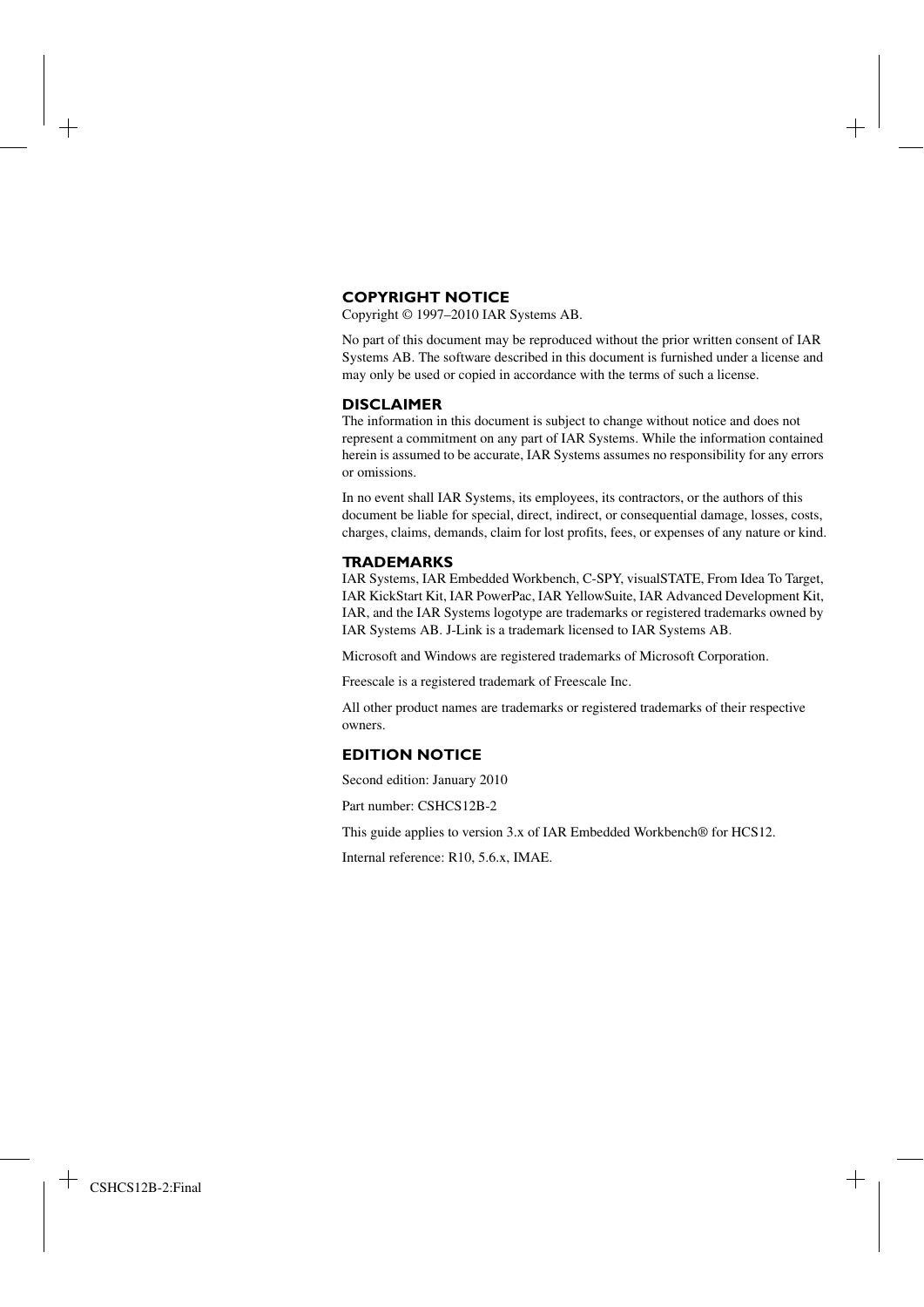## **Contents**

| Debugger options for debugging using hardware systems  7 |  |
|----------------------------------------------------------|--|
|                                                          |  |
|                                                          |  |
|                                                          |  |
|                                                          |  |
|                                                          |  |
|                                                          |  |
|                                                          |  |
|                                                          |  |
|                                                          |  |
|                                                          |  |
|                                                          |  |
|                                                          |  |
|                                                          |  |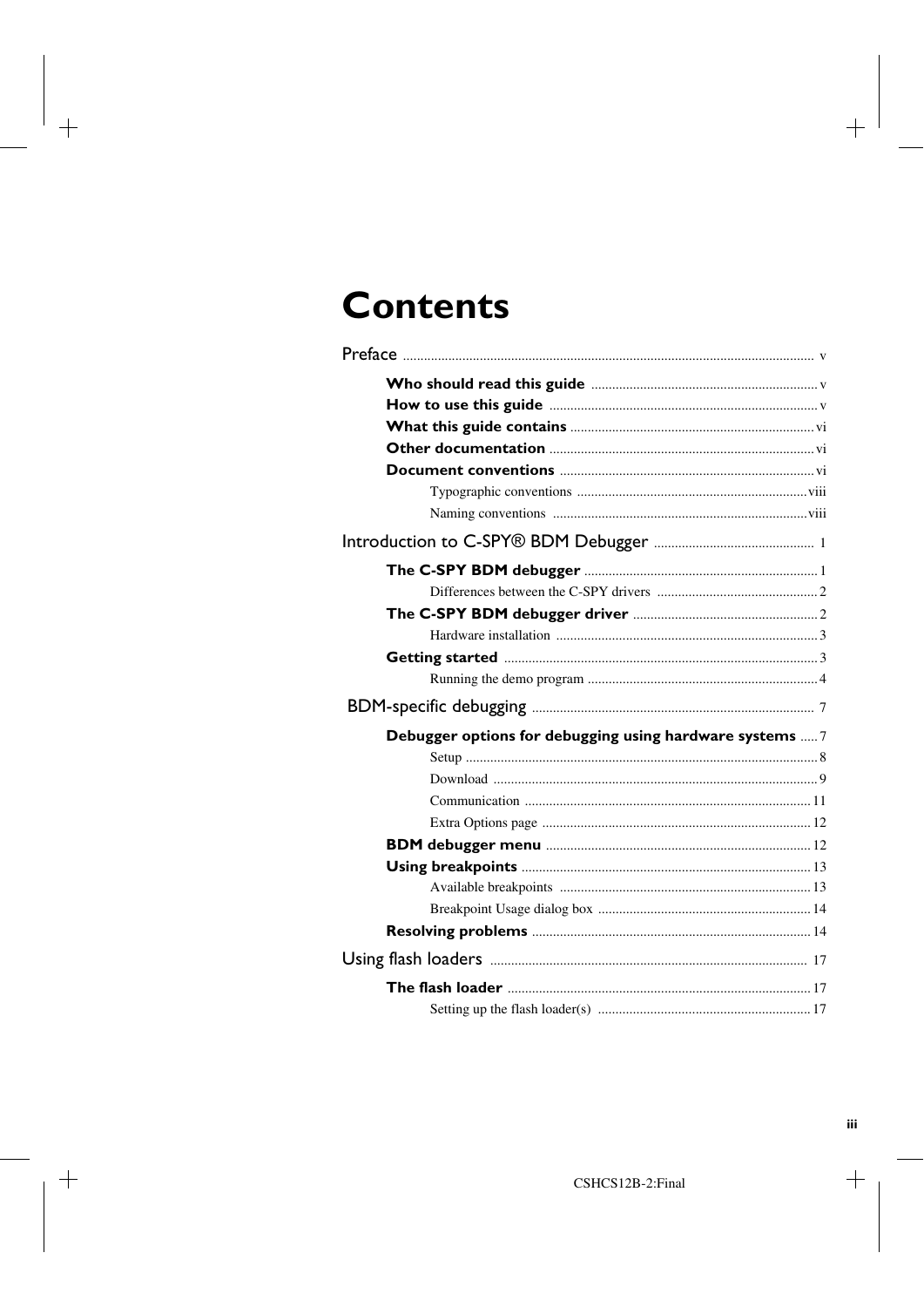**iv**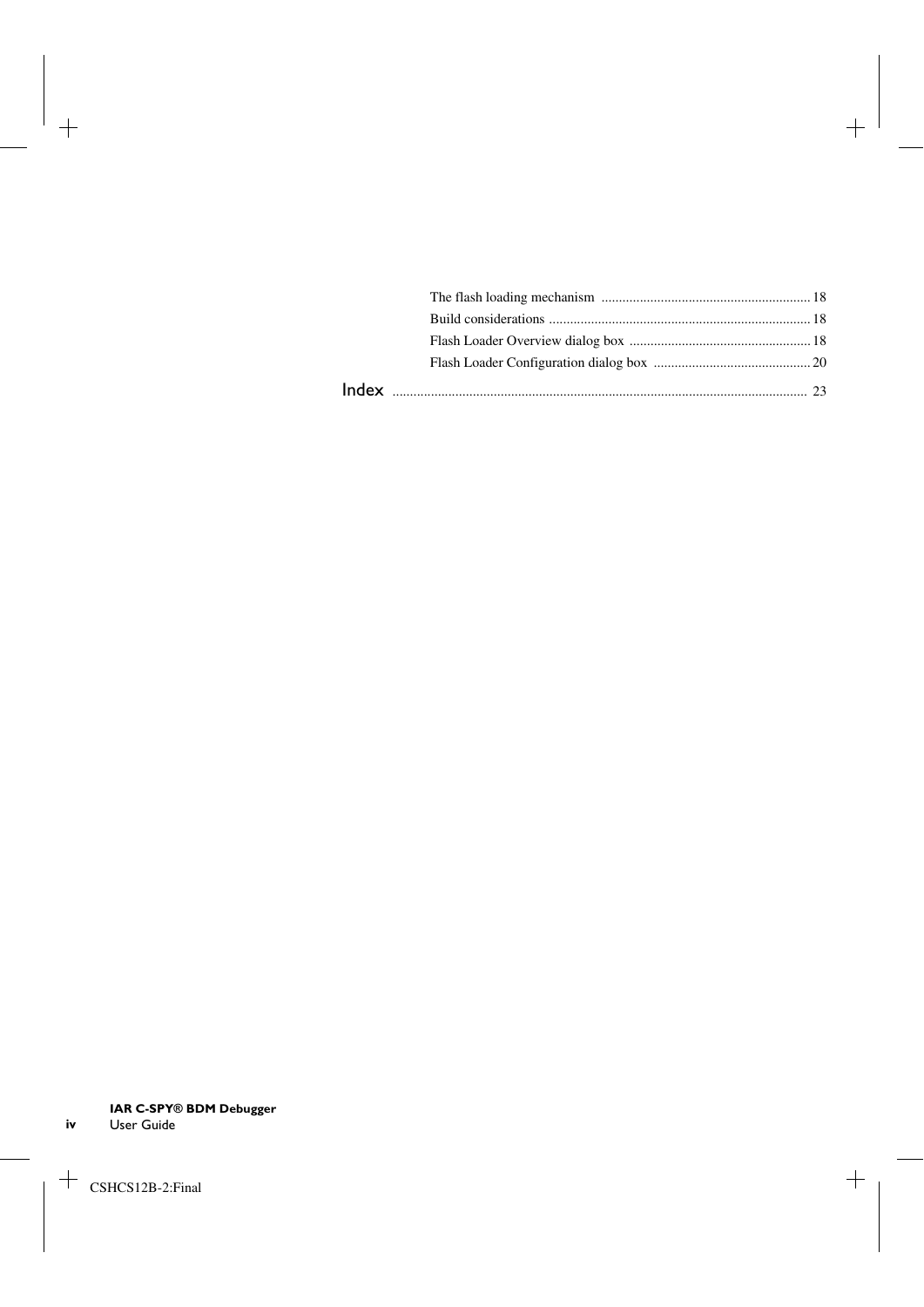## <span id="page-4-0"></span>**Preface**

Welcome to the *IAR C-SPY® BDM Debugger User Guide*. The purpose of this guide is to provide you with detailed reference information that can help you use the features in the IAR C-SPY® Hardware Debugger Systems for HCS12.

## <span id="page-4-1"></span>**Who should read this guide**

<span id="page-4-3"></span>You should read this guide if you want to get the most out of the features in the C-SPY hardware debugger systems. In addition, you should have working knowledge of:

- The C or C++ programming language
- Application development for embedded systems
- The architecture and instruction set of the HCS12 microcontroller (refer to the chip manufacturer's documentation)
- The operating system of your host machine.

This guide also assumes that you already have working knowledge of the target system you are using, as well as some working knowledge of the IAR C-SPY Debugger. For a quick introduction to the IAR C-SPY Debugger, see the tutorials available in the *IAR Embedded Workbench® IDE User Guide*.

## <span id="page-4-2"></span>**How to use this guide**

<span id="page-4-4"></span>This guide describes the C-SPY interface to the target system you are using; this guide does not describe the general features available in the IAR C-SPY debugger or the hardware target system. To take full advantage of the whole debugger system, you must read this guide in combination with:

- The *IAR Embedded Workbench® IDE User Guide* which describes the general features available in the C-SPY debugger
- The documentation supplied with the target system you are using.

Note that additional features might have been added to the software after the *IAR C-SPY® BDM Debugger User Guide* was printed. The IAR Information Center guides you to the latest information.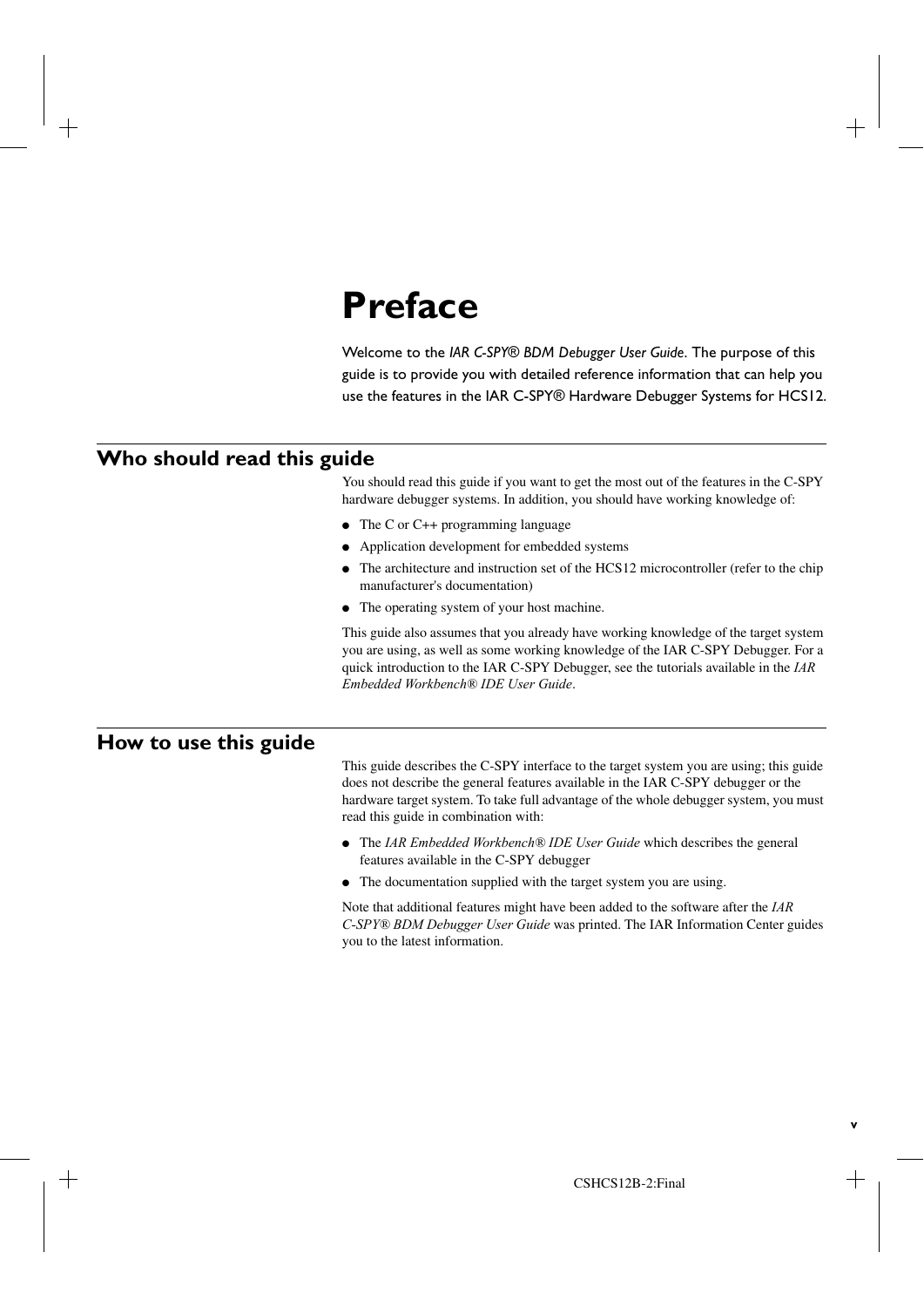## <span id="page-5-0"></span>**What this guide contains**

Below is a brief outline and summary of the chapters in this guide.

- *[Introduction to C-SPY® BDM Debugger](#page-10-2)* introduces you to the C-SPY driver for the BDM debugger. The chapter briefly shows the difference in functionality provided by the BDM debugger and the C-SPY simulator.
- *[BDM-specific debugging](#page-16-2)* describes the additional options, menus, and features provided by this debugger system.

## <span id="page-5-1"></span>**Other documentation**

<span id="page-5-5"></span>The complete set of IAR Systems development tools for the HCS12 microcontroller are described in a series of guides. For information about:

- Programming for the IAR C/C++ Compiler, refer to the *IAR C/C++ Compiler Reference Guide for HCS12*
- Programming for the IAR Assembler, refer to the *IAR Assembler Reference Guide for HCS12*
- Using the IAR XLINK Linker, the IAR XAR Library Builder, and the IAR XLIB Librarian, refer to the *IAR Linker and Library Tools Reference Guide*
- Porting application code and projects created with a previous version of the IAR Embedded Workbench for HCS12, refer to the *IAR Embedded Workbench Migration Guide for HCS12*.

These guides can be found in the hcs12\doc directory or reached from the **Help** menu.

All of these guides are delivered in hypertext PDF or HTML format on the installation media.

Recommended web sites:

- The Freescale web site, **www.freescale.com**, contains information and news about the HCS12 microcontrollers.
- The IAR Systems web site, **www.iar.com**, holds application notes and other product information.

## <span id="page-5-2"></span>**Document conventions**

<span id="page-5-6"></span><span id="page-5-4"></span><span id="page-5-3"></span>When, in this text, we refer to the programming language C, the text also applies to  $C_{++}$ , unless otherwise stated.

**vi**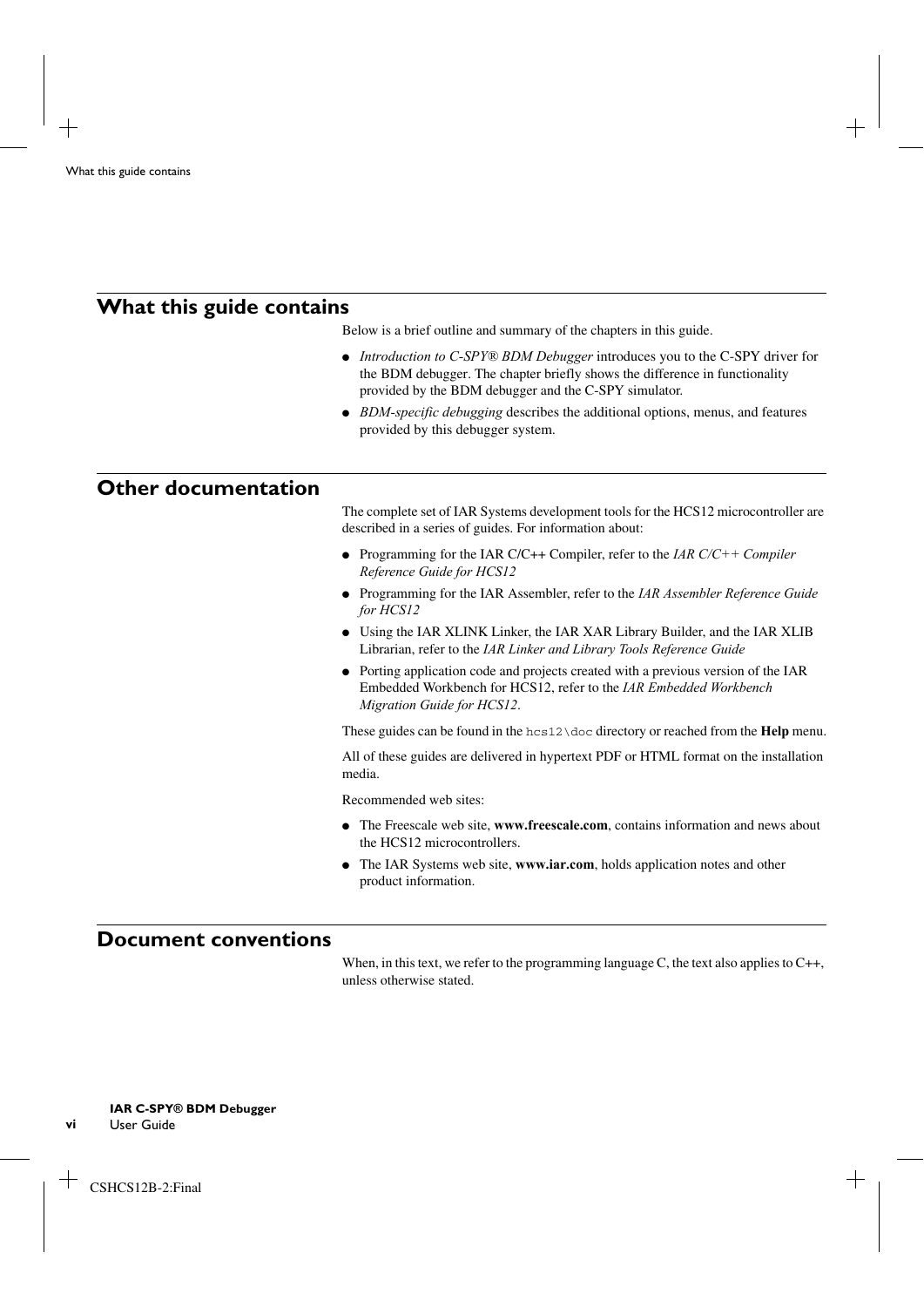When referring to a directory in your product installation, for example hcs12\doc, the full path to the location is assumed, for example  $c$ : \Program Files\IAR Systems\Embedded Workbench 5.*n*\hcs12\doc.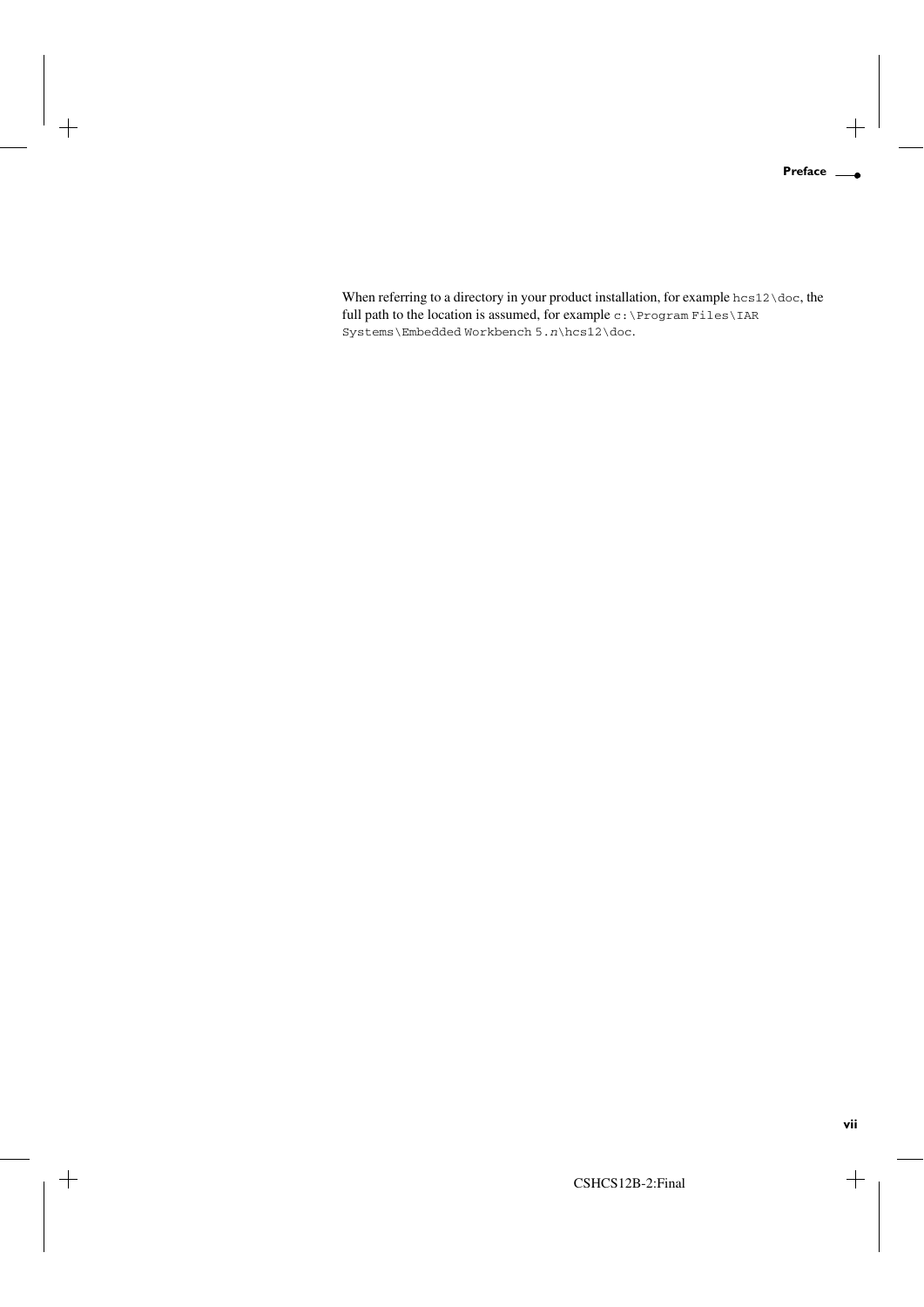## <span id="page-7-11"></span><span id="page-7-0"></span>**TYPOGRAPHIC CONVENTIONS**

This guide uses the following typographic conventions:

<span id="page-7-9"></span><span id="page-7-6"></span><span id="page-7-5"></span><span id="page-7-3"></span><span id="page-7-2"></span>

| <b>Style</b> | <b>Used for</b>                                                                               |
|--------------|-----------------------------------------------------------------------------------------------|
| computer     | • Source code examples and file paths.                                                        |
|              | • Text on the command line.                                                                   |
|              | • Binary, hexadecimal, and octal numbers.                                                     |
| parameter    | A placeholder for an actual value used as a parameter, for example                            |
|              | filename. h where filename represents the name of the file.                                   |
| [option]     | An optional part of a command.                                                                |
| a b c        | Alternatives in a command.                                                                    |
| ${a b c}$    | A mandatory part of a command with alternatives.                                              |
| bold         | Names of menus, menu commands, buttons, and dialog boxes that<br>appear on the screen.        |
| italic       | • A cross-reference within this guide or to another guide.<br>• Emphasis.                     |
| .            | An ellipsis indicates that the previous item can be repeated an arbitrary<br>number of times. |
|              | Identifies instructions specific to the IAR Embedded Workbench® IDE<br>interface.             |
| $\mathbf{L}$ | Identifies instructions specific to the command line interface.                               |
| J            | Identifies helpful tips and programming hints.                                                |
|              | Identifies warnings.                                                                          |

<span id="page-7-12"></span><span id="page-7-10"></span><span id="page-7-7"></span><span id="page-7-4"></span>*Table 1: Typographic conventions used in this guide*

## <span id="page-7-8"></span><span id="page-7-1"></span>**NAMING CONVENTIONS**

The following naming conventions are used for the products and tools from IAR Systems® referred to in this guide:

| <b>Brand name</b>                         | <b>Generic term</b>     |
|-------------------------------------------|-------------------------|
| IAR Embedded Workbench® for HCS12         | IAR Embedded Workbench® |
| IAR Embedded Workbench® IDE for HCS12     | the IDF                 |
| IAR C-SPY <sup>®</sup> Debugger for HCS12 | C-SPY, the debugger     |
| IAR C-SPY® Simulator                      | the simulator           |
| IAR C/C++ Compiler <sup>™</sup> for HCS12 | the compiler            |

*Table 2: Naming conventions used in this guide*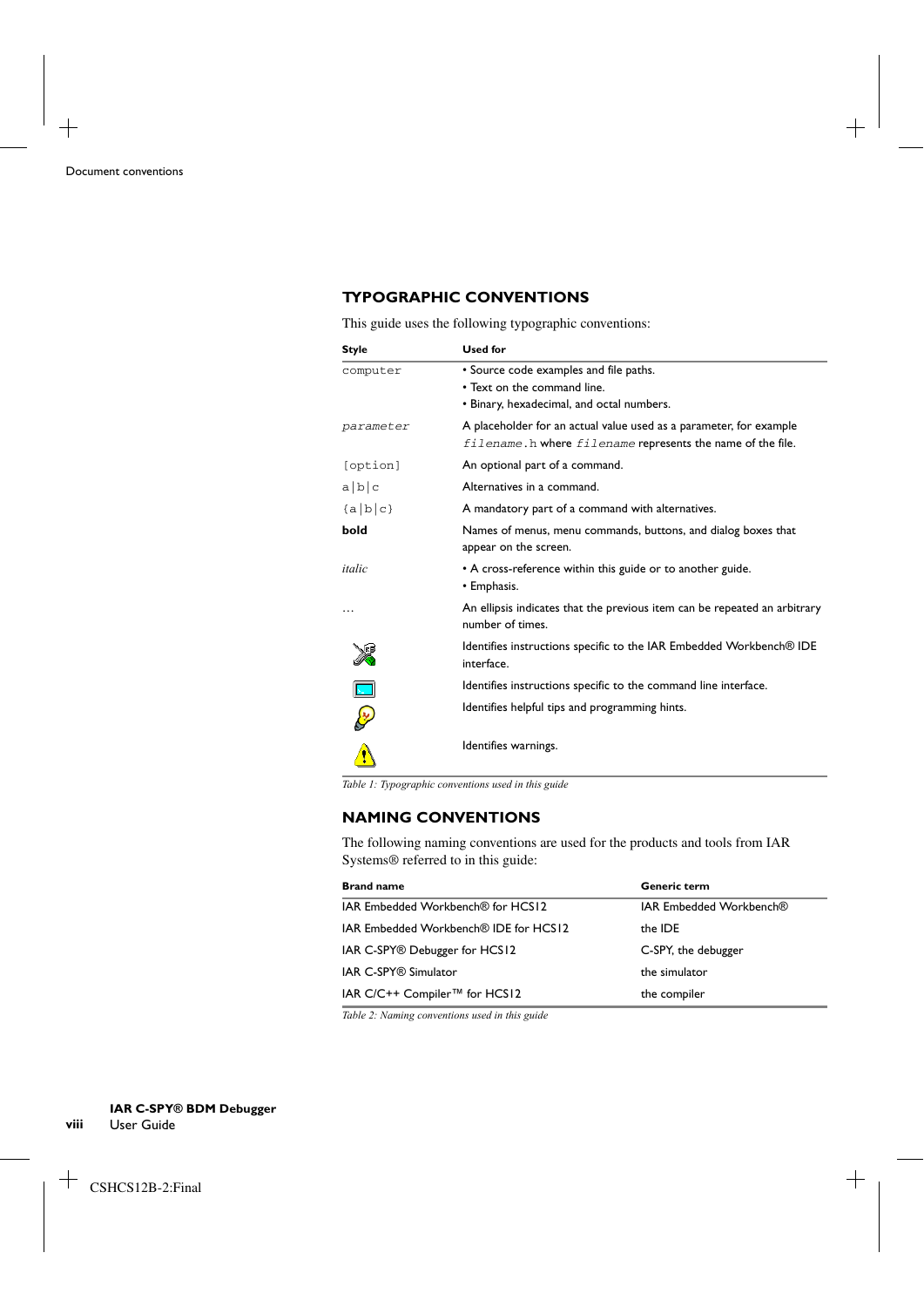| <b>Brand name</b>                    | <b>Generic term</b> |
|--------------------------------------|---------------------|
| IAR Assembler <sup>™</sup> for HCS12 | the assembler       |
| IAR XLINK™ Linker                    | XLINK, the linker   |
| IAR XAR Library builder™             | the library builder |
| IAR XLIB Librarian™                  | the librarian       |
| IAR DLIB Library™                    | the DLIB library    |

*Table 2: Naming conventions used in this guide (Continued)*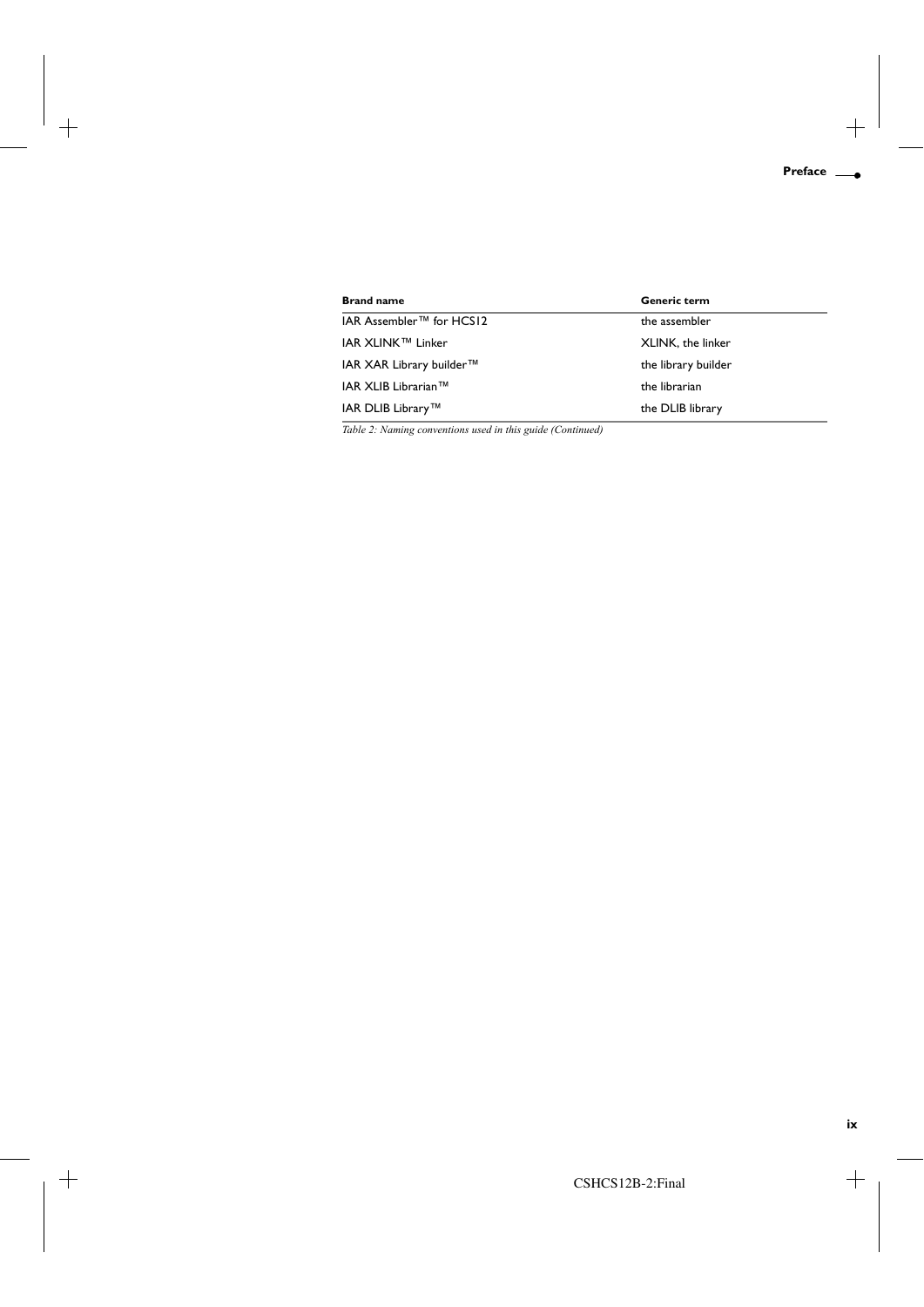Document conventions

**x**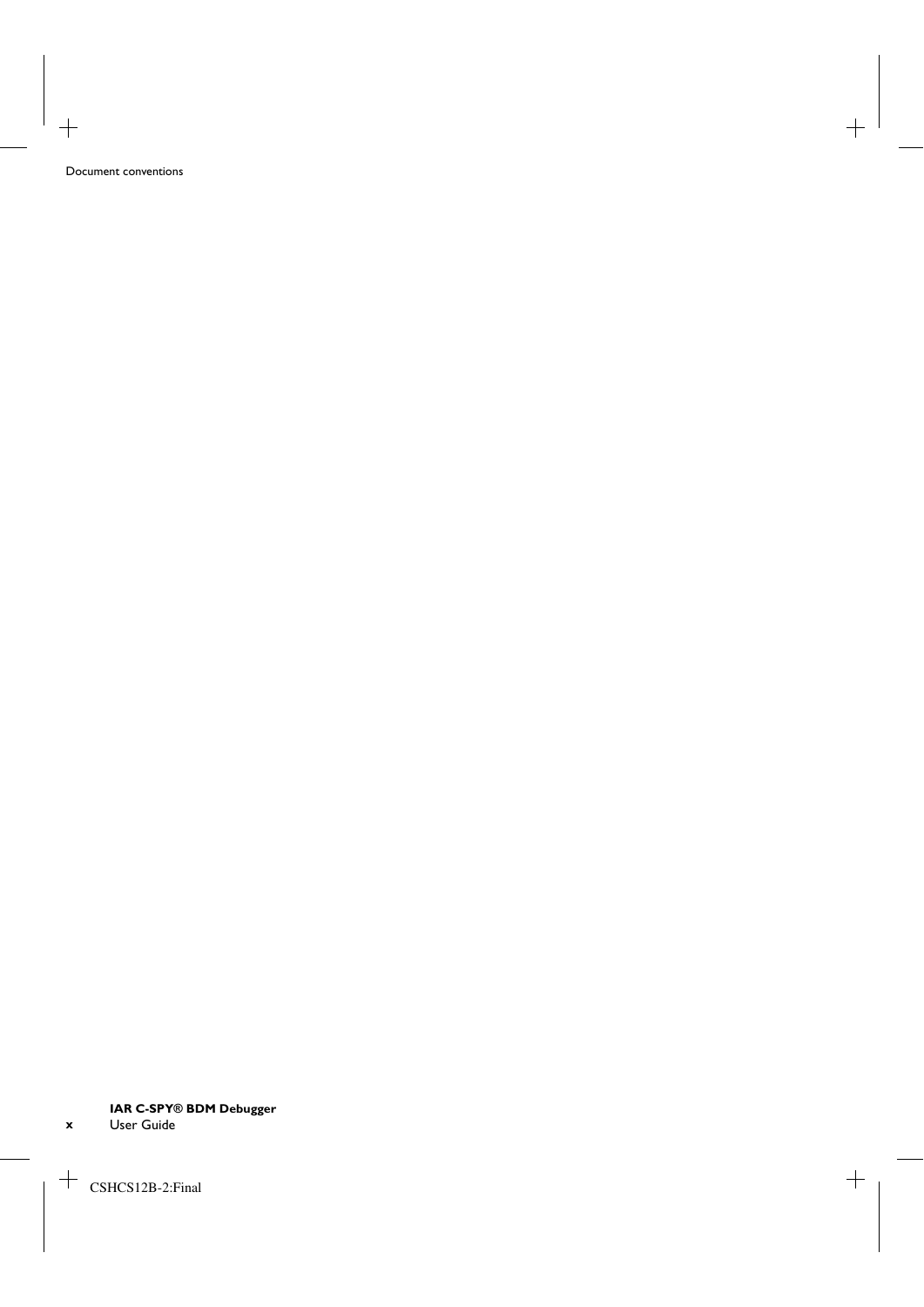## <span id="page-10-2"></span><span id="page-10-0"></span>**Introduction to C-SPY® BDM Debugger**

This chapter introduces you to the C-SPY BDM Debugger system and to how it differs from the C-SPY Simulator.

This guide assumes that you already have some working knowledge of the target system you are using, as well as of the IAR C-SPY Debugger. For a quick introduction, see the *IAR Embedded Workbench® IDE User Guide*.

## <span id="page-10-3"></span><span id="page-10-1"></span>**The C-SPY BDM debugger**

C-SPY consists of both a general part which provides a basic set of C-SPY features, and a driver. The C-SPY driver is the part that provides communication with and control of the target system. The driver also provides a user interface—special menus, windows, and dialog boxes—to the functions provided by the target system. This driver is automatically installed during the installation of IAR Embedded Workbench.

At the time of writing this guide, the IAR C-SPY Debugger for the HCS12 microcontrollers is available with these drivers:

- BDM debugger
- Simulator.

The C-SPY BDM Debugger supports evaluation boards that have a standardized 6-pin BDM (background debug mode) connector. Background debug mode is used for system development, in-circuit testing, field testing, and programming.

The C-SPY BDM Debugger driver can connect to these interfaces:

| <b>P&amp;E Microcomputer Systems</b> | Freescale    | <b>SofTec</b> |  |
|--------------------------------------|--------------|---------------|--|
| CABLE <sub>12</sub>                  | Motorola SDI | inDART-HCS12  |  |
| CABLE12HS                            |              | inDART-One    |  |
| Parallel BDM Multilink               |              |               |  |
| <b>USB BDM Multilink</b>             |              |               |  |
| Cyclone PRO                          |              |               |  |
| $-11 - 2 - 221$                      |              |               |  |

*Table 3: BDM debugger interfaces*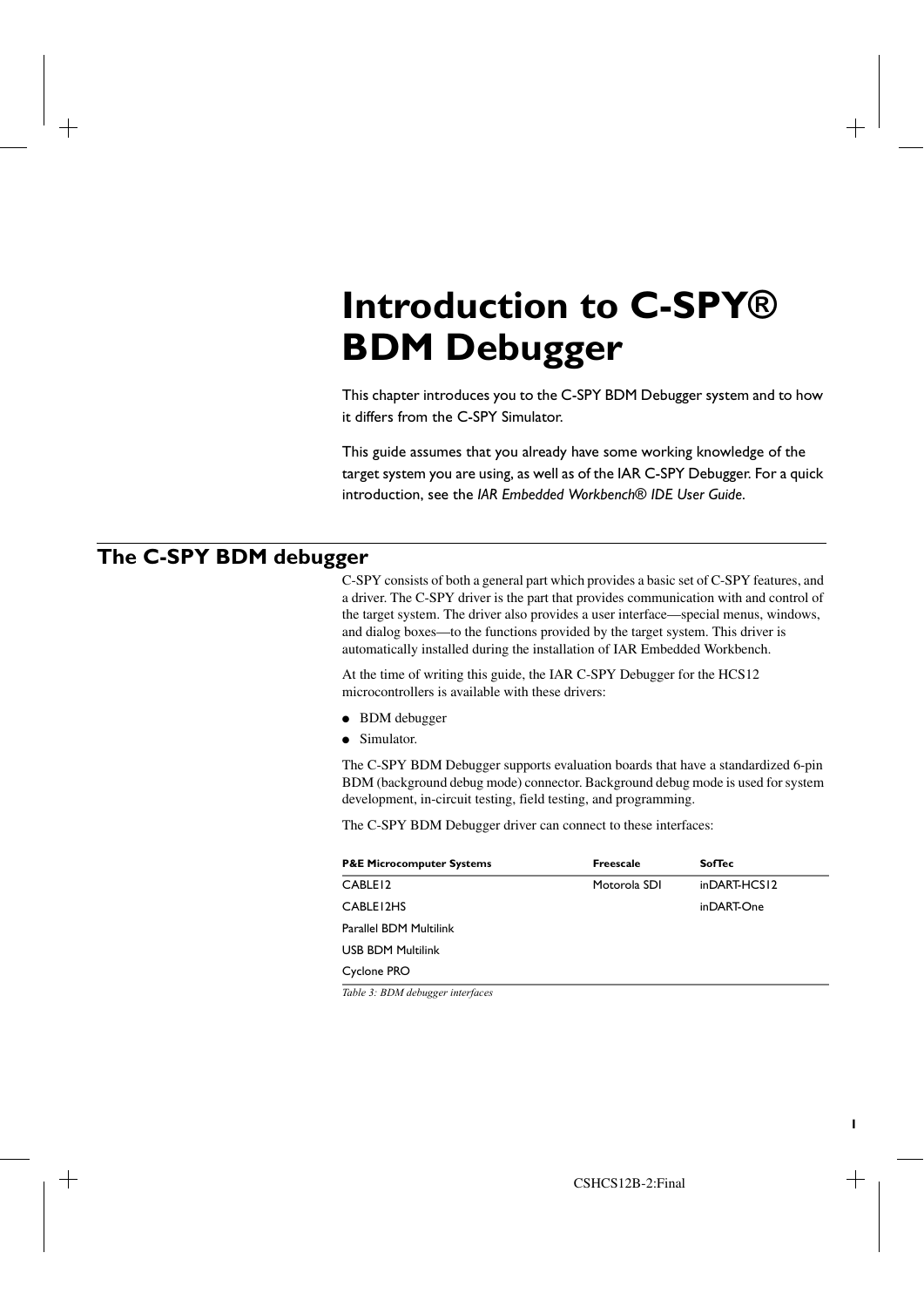For further details about the concepts that are related to C-SPY and general debugger features, see the *IAR Embedded Workbench® IDE User Guide*.

### <span id="page-11-3"></span><span id="page-11-0"></span>**DIFFERENCES BETWEEN THE C-SPY DRIVERS**

This table summarizes the key differences between the C-SPY drivers:

| <b>Feature</b>                | <b>Simulator</b>          | <b>BDM</b> debugger |
|-------------------------------|---------------------------|---------------------|
| Code breakpoints (OP-fetch)   | Unlimited                 | $x^{\mathsf{I}}$    |
| Data breakpoints              | $\boldsymbol{\mathsf{x}}$ | --                  |
| Execution in real time        | --                        | x                   |
| Zero memory footprint         | $\mathsf{x}$              | x                   |
| Simulated interrupts          | $\boldsymbol{\mathsf{x}}$ | --                  |
| Real interrupts               | --                        | x                   |
| Interrupt logging             | x                         | --                  |
| Live watch                    | --                        | x                   |
| Cycle counter                 | $\boldsymbol{\mathsf{x}}$ | --                  |
| Code coverage                 | $\boldsymbol{\mathsf{x}}$ | --                  |
| Data coverage                 | $\boldsymbol{\mathsf{x}}$ | --                  |
| Function/instruction profiler | $\boldsymbol{\mathsf{x}}$ | --                  |
| Profiling                     | $\boldsymbol{\mathsf{x}}$ | $x^2$ , 3           |
| <b>Trace</b>                  | $\boldsymbol{\mathsf{x}}$ |                     |

*Table 4: Driver differences*

**1 For detailed information about available breakpoints, see Table 8,** *[Hardware and software break](#page-22-2)[points](#page-22-2)***, [page 13](#page-22-2).**

**2 Cycle counter statistics are not available.**

**3 Profiling works provided that enough breakpoints are available. That is, the application is executed in RAM.**

## <span id="page-11-2"></span><span id="page-11-1"></span>**The C-SPY BDM debugger driver**

The C-SPY BDM debugger driver is automatically installed during the installation of IAR Embedded Workbench. Using the C-SPY BDM debugger driver, C-SPY can connect to a BDM debugger. Many of the HCS12 microcontrollers have built-in, on-chip debug support. Because the hardware debugger logic is built into the microcontroller, no ordinary ROM-monitor program or extra specific hardware is needed to make the debugging work.

**2**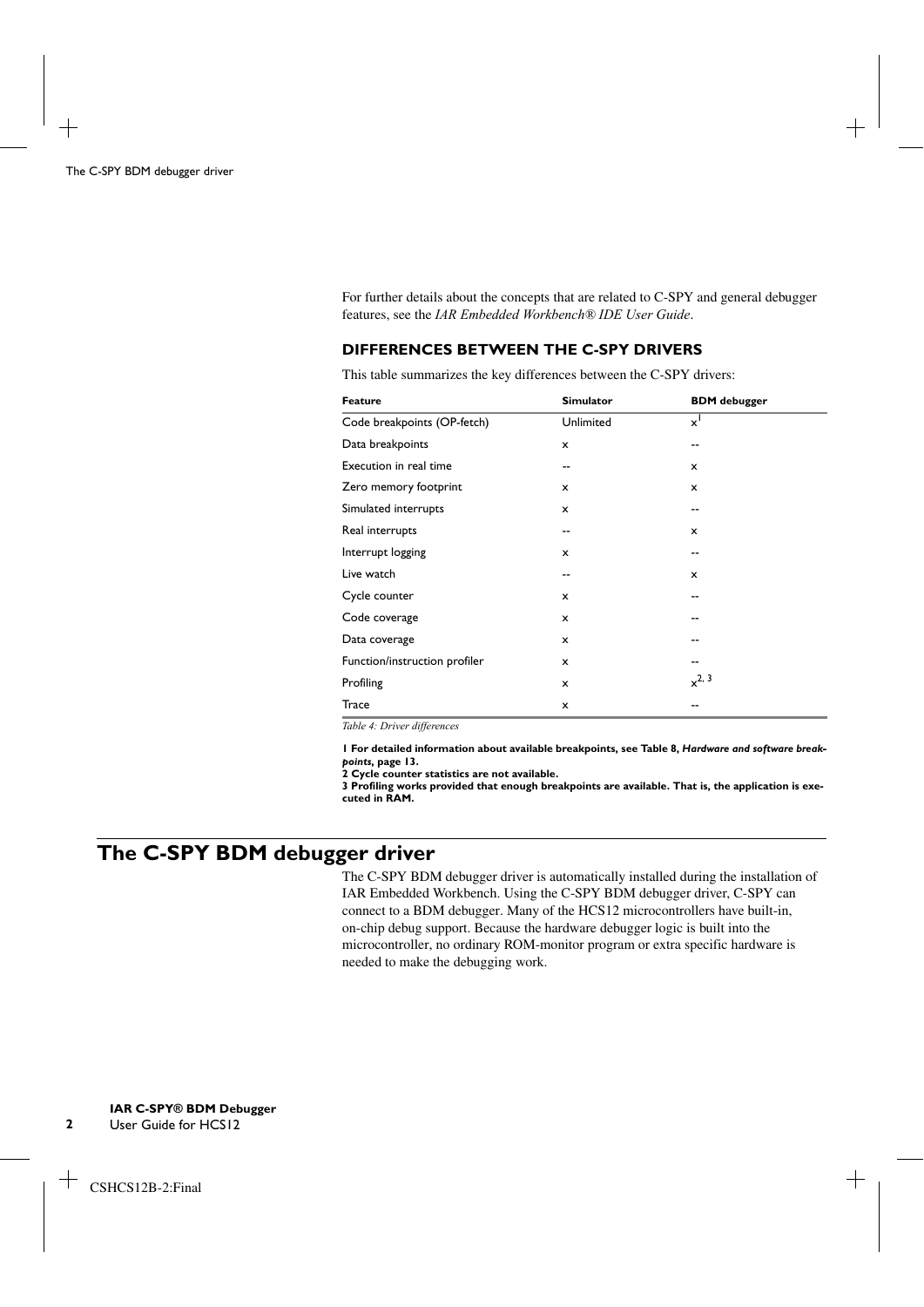In addition to the C-SPY driver, an interface DLL is used for communicating with the BDM interface. This driver communicates with the BDM interface module over a parallel, serial, Ethernet, or USB connection.



*Figure 1: C-SPY BDM debugger communication overview*

For further information, refer to the documentation supplied with the BDM debugger.

When a debugging session is started, your application is automatically downloaded and programmed into flash memory. You can disable this feature, if necessary.

#### <span id="page-12-2"></span><span id="page-12-0"></span>**HARDWARE INSTALLATION**

For information about the hardware installation, see the documentation supplied with the BDM debugger from Freescale. The following power-up sequence is recommended to ensure proper communication between the target board, BDM debugger, and C-SPY:

- **1** Power up the target board.
- **2** Power up the BDM debugger.
- **3** Start the C-SPY debugging session.

## <span id="page-12-1"></span>**Getting started**

IAR Embedded Workbench comes with example applications. You can use these examples to get started using the development tools from IAR Systems or simply to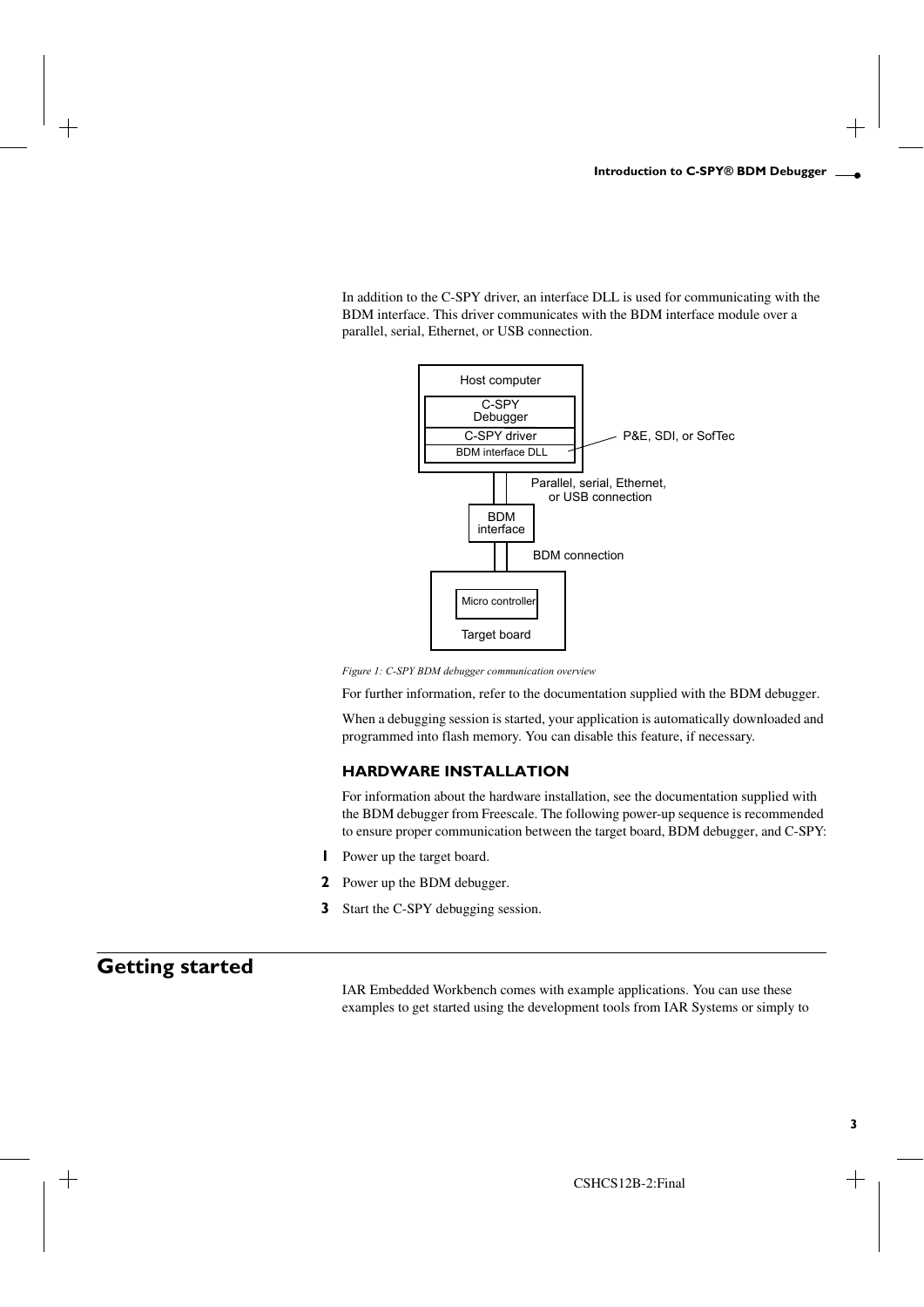verify that contact has been established with your target board. You can also use the examples as a starting point for your application project.

You can find the examples from the IAR Information Center. Click the button **EXAMPLE PROJECTS**. The examples are ready to be used as is. They are supplied with ready-made workspace files, together with source code files and linker command files.

### <span id="page-13-0"></span>**RUNNING THE DEMO PROGRAM**

In this example, the demo project is set up for the Motorola M68KIT 9S12DP256B board, where the LEDs are connected to PORTB. When you run the demo program, the LEDs will blink.

The procedure can be applied to other evaluation boards as well.

- **1** To use an example application, choose **Help>Information Center** and click **EXAMPLE PROJECTS**. Choose an example project and then click **Open project**. For example, you can choose the example application **BDM\_demo**.
- **2** In the dialog box that appears, choose a destination folder for your project location. Click **Select** to confirm your choice.
- **3** The available example projects are displayed in the workspace window. Select one of the projects, and if it is not the active project (highlighted in bold), right-click it and choose **Set As Active** from the context menu.
- **4** To view the project settings, select the project and choose **Options** from the context menu. Make sure these options are selected:

| Category               | Page          | <b>Option/Setting</b>                                   |
|------------------------|---------------|---------------------------------------------------------|
| <b>General Options</b> | Target        | Device: MC9S12DP256B <sup>1</sup>                       |
| Debugger               | Setup         | Driver: BDM debugger                                    |
| <b>BDM Debugger</b>    | Communication | Communication type: P&E USB BDM Multilink <sup>2)</sup> |

*Table 5: Project options for C-SPY BDM debugger example* 

**1) A default linker command file (**xcl**) and device description file (**ddf**) will automatically be used depending on your choice of device.**

**2) If you use a different communication type, you might have to specify a port, the crystal frequency, and baud rate, accordingly.**

As for other settings, the project is set up to suit the target system you selected.

For further details about the C-SPY options for the hardware target system and how to configure C-SPY to interact with the target board, see *[Debugger options for debugging](#page-16-3)  [using hardware systems](#page-16-3)*, page 7.

Click **OK** to close the **Options** dialog box.

**5** To compile and link the application, choose **Project>Make** or click the **Make** button.

**4**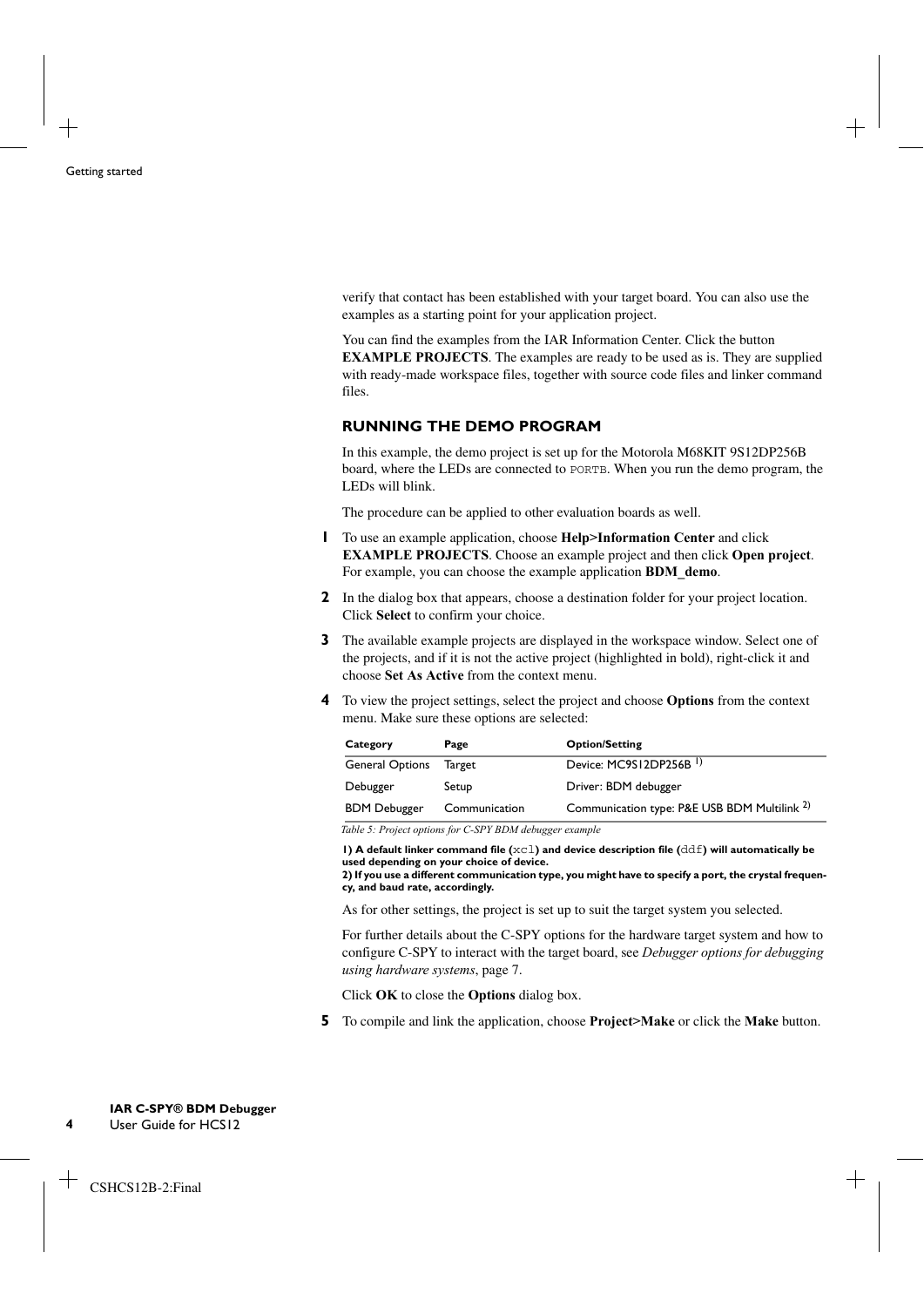- **6** To start C-SPY, choose **Project>Debug** or click the **Debug** button. If C-SPY fails to establish contact with the target system, see *[Resolving problems](#page-23-2)*, page 14.
- **7** If C-SPY should fail to establish contact with the target hardware, see *[Resolving](#page-23-2)  [problems](#page-23-2)*, page 14.
- **8** Set a breakpoint on this line:

PORTB =  $-arr[i++];$ 

**Note:** The number of physical hardware breakpoints used when setting breakpoints is limited. To read more about this, see *[Using breakpoints](#page-22-3)*, page 13.

- **9** Click the **Go** button a few times to see how the LEDs on the board change as different values are written to PORTB.
- **10** To see the LEDs blink continuously, remove the breakpoint and click **Go**.

Click the **Stop** button to stop execution.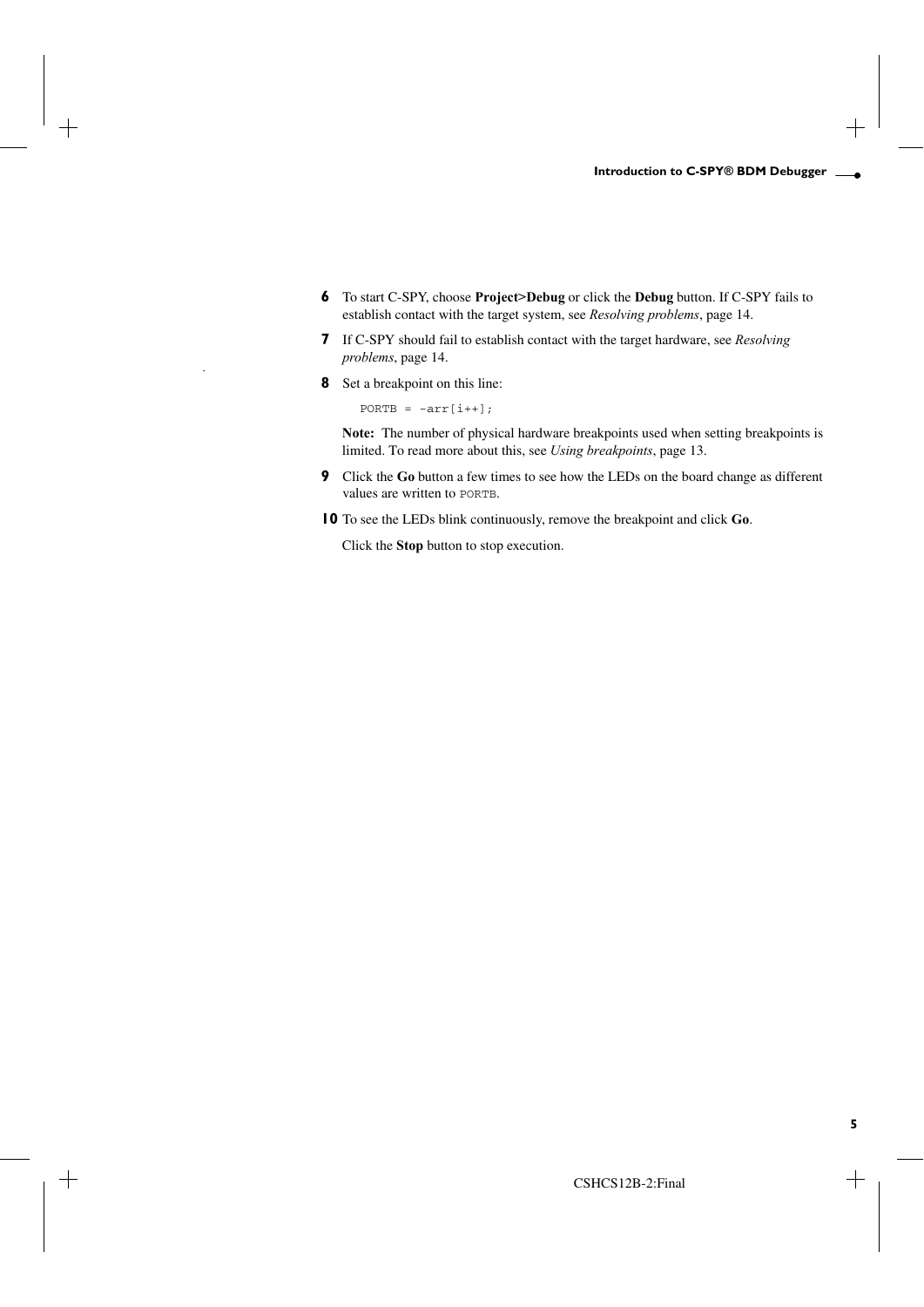Getting started

**6**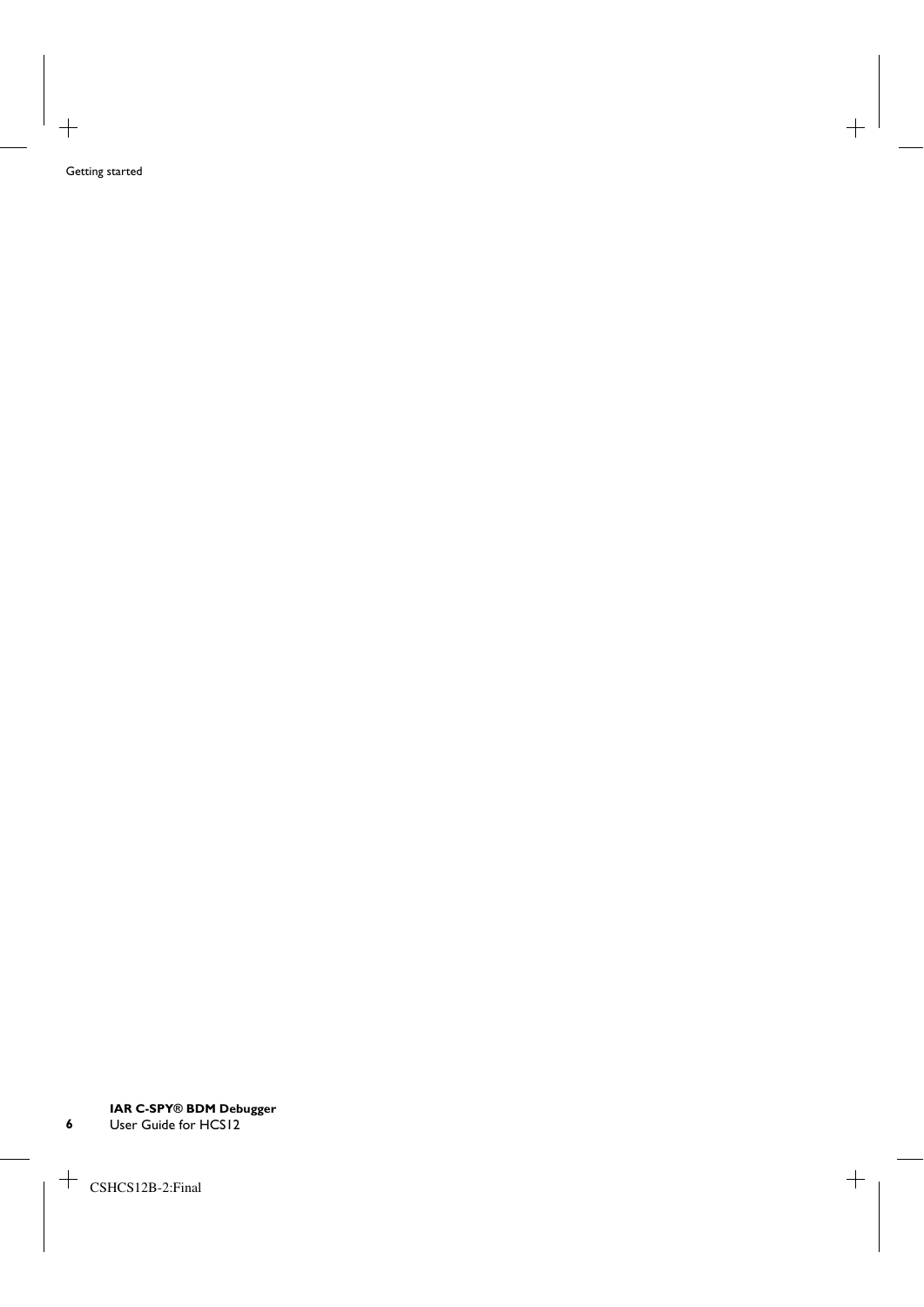## <span id="page-16-2"></span><span id="page-16-0"></span>**BDM-specific debugging**

This chapter describes the additional options, menus, and features provided by the C-SPY® BDM debugger systems. The chapter contains the following sections:

- [Debugger options for debugging using hardware systems](#page-16-1)
- [BDM debugger menu](#page-21-1)
- [Using breakpoints](#page-22-0)
- <span id="page-16-4"></span>● [Resolving problems.](#page-23-1)

## <span id="page-16-3"></span><span id="page-16-1"></span>**Debugger options for debugging using hardware systems**

Before you start any C-SPY hardware debugger you must set some options for the debugger system—both C-SPY generic options and options required for the hardware system (C-SPY driver-specific options). Follow this procedure:

- **1** To open the **Options** dialog box, choose **Project>Options**.
- **2** To set C-SPY generic options and select a C-SPY driver:
	- Select **Debugger** from the **Category** list
	- On the **Setup** page, select the appropriate C-SPY driver from the **Driver** drop-down list, in this case the **BDM debugger**.

For information about the settings **Setup macros**, **Run to**, and **Device descriptions**, as well as for information about the pages **Extra Options** and **Plugins**, see the *IAR Embedded Workbench® IDE User Guide*.

Note that a default device description file and linker command file is automatically selected depending on your selection of a device on the **General Options>Target** page. Use the **Override device description file** check box and the browse button if you want to override the default device description file.

**3** To set the driver-specific options, select the appropriate driver from the **Category** list. Note that the options required for BDM debugging are only available when you have selected **BDM debugger** from the **Driver** list on the **Debugger>Setup** page.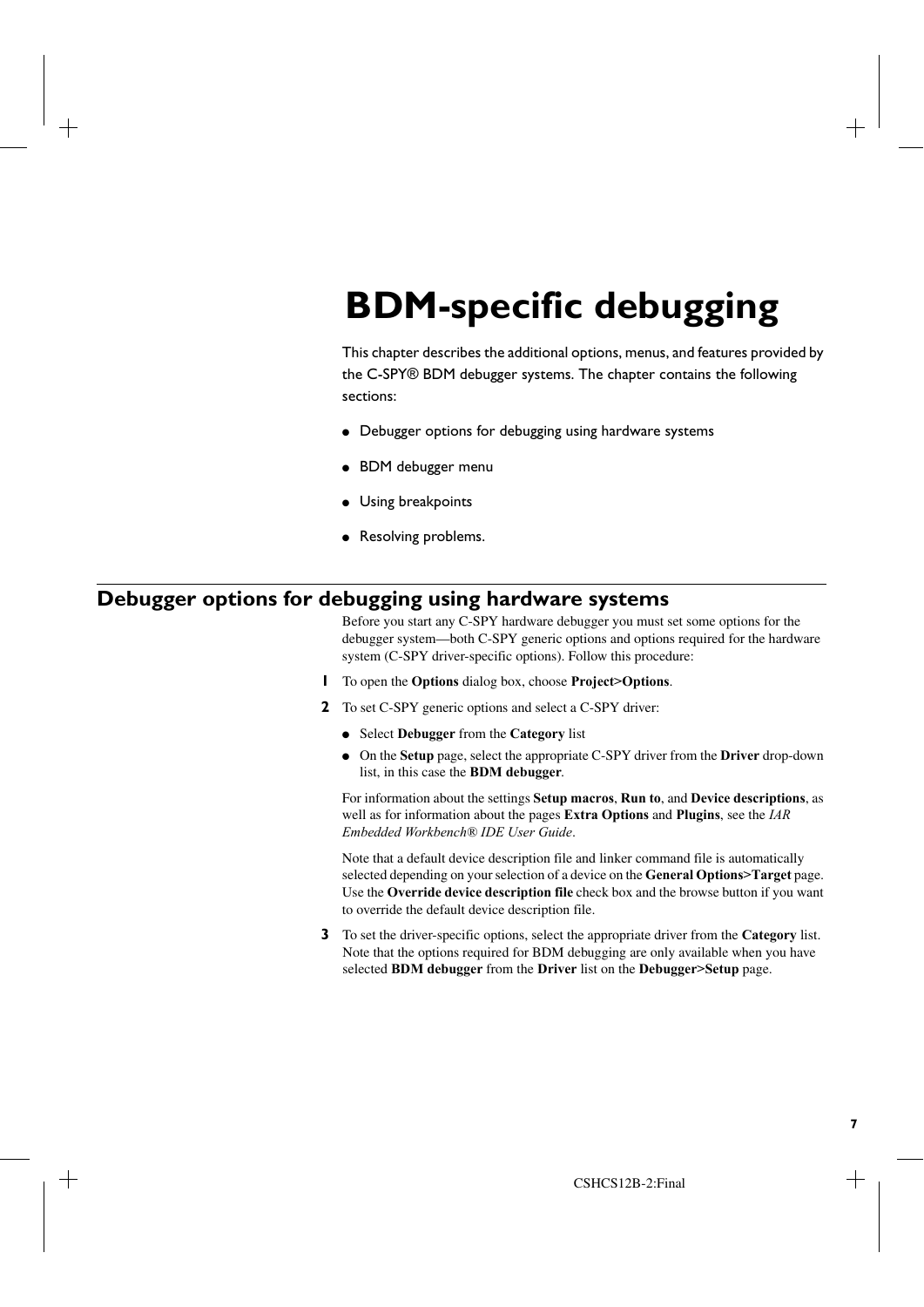For details about each page, see:

- *Setup*[, page 8](#page-17-0)
- *[Download](#page-18-0)*, page 9
- *[Communication](#page-20-0)*, page 11
- *[Extra Options page](#page-21-0)*, page 12.
- **4** To set the option for communication, open the **Communication** page. For details about these options, see *[Communication](#page-20-0)*, page 11.
- **5** When you have set all the required options, click **OK** in the **Options** dialog box.

#### <span id="page-17-1"></span><span id="page-17-0"></span>**SETUP**

The **Setup** page contains the options for choosing operating mode.

| Setup     |                                     |              |  |
|-----------|-------------------------------------|--------------|--|
| Set CLKSW | Operating mode: Special Single Chip | $\mathbf{r}$ |  |
|           |                                     |              |  |
|           |                                     |              |  |
|           |                                     |              |  |

*Figure 2: Setup page*

#### <span id="page-17-2"></span>**Operating mode**

This option is used for choosing the operating mode. You can choose between:

- Normal Expanded Narrow
- Normal Expanded Wide
- Normal Single Chip
- Special Expanded Narrow
- Special Expanded Wide
- Special Single Chip.

For more information about the different operating modes, refer to the hardware documentation from Freescale Inc.

**8**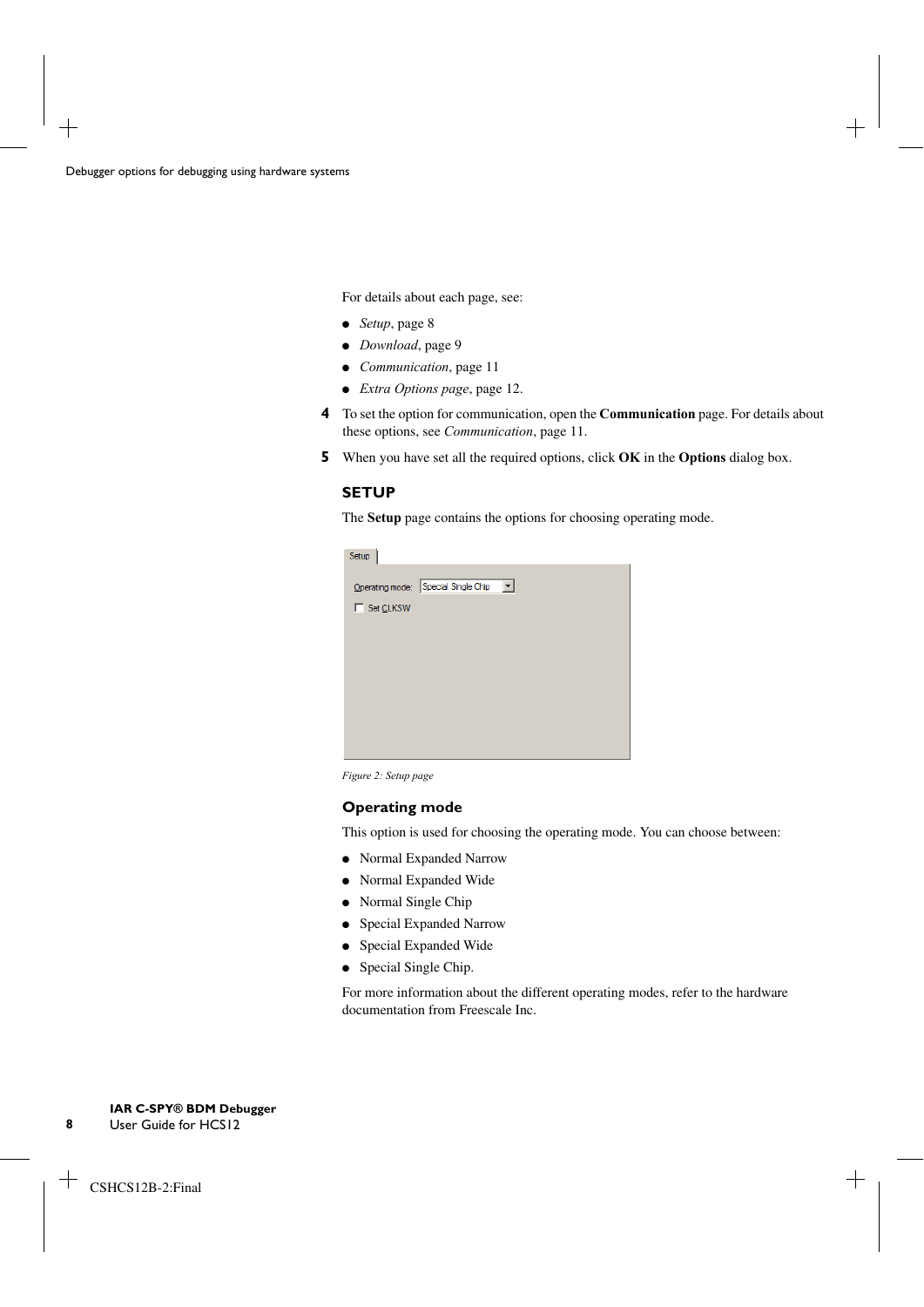### <span id="page-18-2"></span>**Set CLKSW**

Use this option to set the CLKSW bit in the BDM status register. Due to hardware errors in some Freescale devices, C-SPY can lose the BDM connection to these devices, in particular when changing the clock speed using Phase-Locked Loop (PLL). Setting the CLKSW bit will eliminate some of these problems.

### <span id="page-18-1"></span><span id="page-18-0"></span>**DOWNLOAD**

By default, C-SPY downloads the application to RAM or flash when a debug session starts. The **Download** options let you modify the behavior of the download.

| Download                                                                                                            |  |
|---------------------------------------------------------------------------------------------------------------------|--|
| Suppress Download<br>Suppress EEPROM<br>Suppress Flash<br><b>Enable Smart flash erase</b><br><b>Verify Download</b> |  |
| $\triangledown$ Use flash loader(s)<br>Ovenide board file                                                           |  |
| \$TOOLKIT_DIR\$\config\flashloader\mcs912p                                                                          |  |
| Edit                                                                                                                |  |
|                                                                                                                     |  |

*Figure 3: C-SPY Download options*

#### <span id="page-18-3"></span>**Suppress Download**

Use this option to debug an application that already resides in target memory. When this option is selected, the code download is disabled, while preserving the present content of the flash.

If this option is combined with the **Verify download** option, the debugger will read back the code image from non-volatile memory and verify that it is identical to the debugged program.

#### <span id="page-18-4"></span>**Suppress EEPROM**

This option suppresses EEPROM download.

### <span id="page-18-5"></span>**Suppress Flash**

This option suppresses flash download.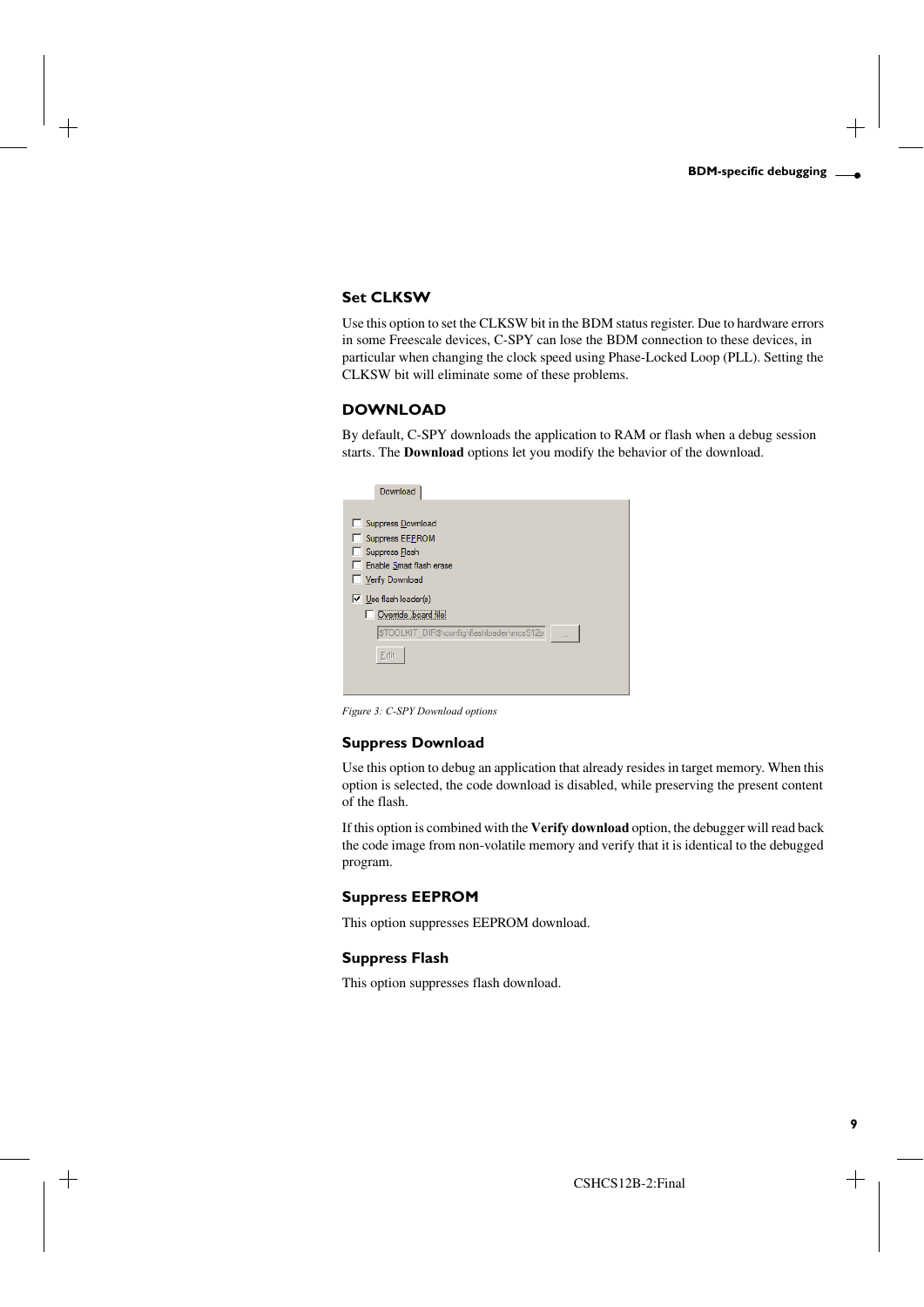### <span id="page-19-0"></span>**Enable Smart flash erase**

This option erases a flash array only if the bytes to be downloaded are different from the bytes already present.

### <span id="page-19-2"></span>**Verify Download**

Use this option to verify that the downloaded code image can be read back from target memory with the correct contents.

### <span id="page-19-1"></span>**Use flash loader(s)**

Use this option to use one or several flash loaders for downloading your application to flash memory. If a flash loader is available for the selected chip, it is used by default. Press the **Edit** button to open the **Flash Loader Overview** dialog box.

To read more about flash loaders, see *[The flash loader](#page-26-3)*, page 17.

**Note:** If there is a built-in flash loader for your microcontroller, this option is not available.

### **Override .board file**

A default flash loader is selected based on your choice of device on the **General Options>Target** page. To override the default flash loader, select **Override .board file** and specify the path to the flash loader you want to use. A browse button is available for your convenience. Click **Edit** to open the **Flash Loader Overview** dialog box. For more information, see *[Flash Loader Overview dialog box](#page-27-3)*, page 18.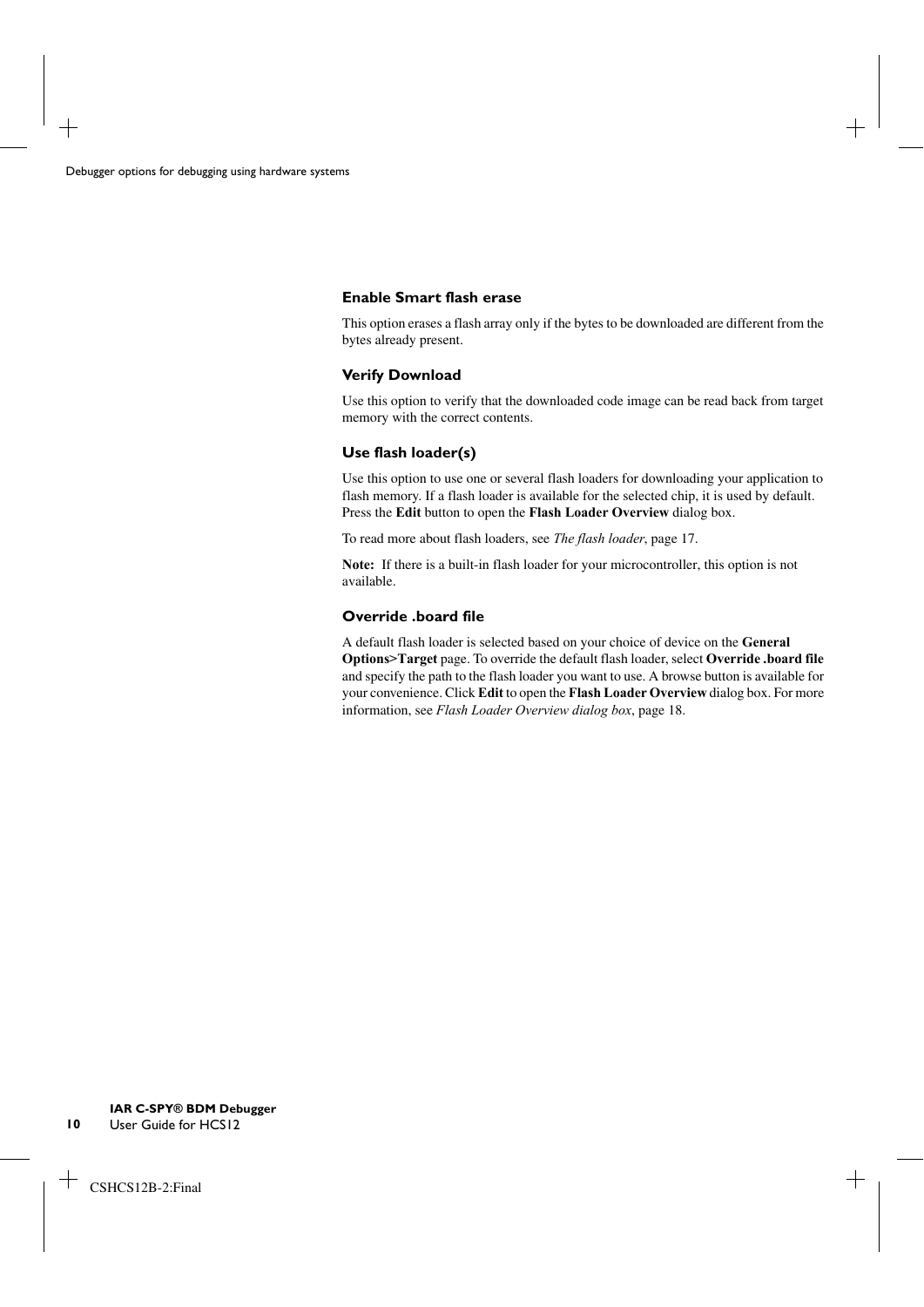## <span id="page-20-3"></span><span id="page-20-0"></span>**COMMUNICATION**

The **Communication** page contains all the communication options.

| Communication            |                  |  |  |
|--------------------------|------------------|--|--|
|                          |                  |  |  |
| Communication type:      | Motorola SDI     |  |  |
| Port:                    | COM <sub>1</sub> |  |  |
| Crystal frequency (KHz): | 16000            |  |  |
| Baud rate:               | 19200            |  |  |
|                          |                  |  |  |
|                          |                  |  |  |
|                          |                  |  |  |

*Figure 4: Communication page*

These settings are available:

<span id="page-20-2"></span>

| <b>Setting</b>            | <b>Description</b>                                                                                                                                                                                                                                                                 |
|---------------------------|------------------------------------------------------------------------------------------------------------------------------------------------------------------------------------------------------------------------------------------------------------------------------------|
| <b>Communication type</b> | Selects one of the supported communication types:<br>• Motorola SDI<br>$\cdot$ P&F Cable 12<br>• P&E Cable12HS<br>• P&E Parallel BDM Multilink<br>• P&E USB BDM Multilink<br>• Cyclone Pro Serial<br>• Cyclone Pro USB<br>• Cyclone Pro Ethernet<br>• inDART-HCS12<br>• inDART-One |
| Port                      | Selects one of the supported ports. Choose either between<br>$COMI = 4$ or $IPTI = 3$ <sup>*</sup>                                                                                                                                                                                 |
| Crystal frequency (kHz)   | Specifies the crystal frequency. <sup>*</sup> )                                                                                                                                                                                                                                    |
| <b>Baud rate</b>          | Selects the speed of the COM port. *)                                                                                                                                                                                                                                              |

<span id="page-20-5"></span><span id="page-20-4"></span><span id="page-20-1"></span>*Table 6: Communication options*

**\*) This option depends on your communication type. If the option is not enabled, it is either not needed or automatically detected by C-SPY.**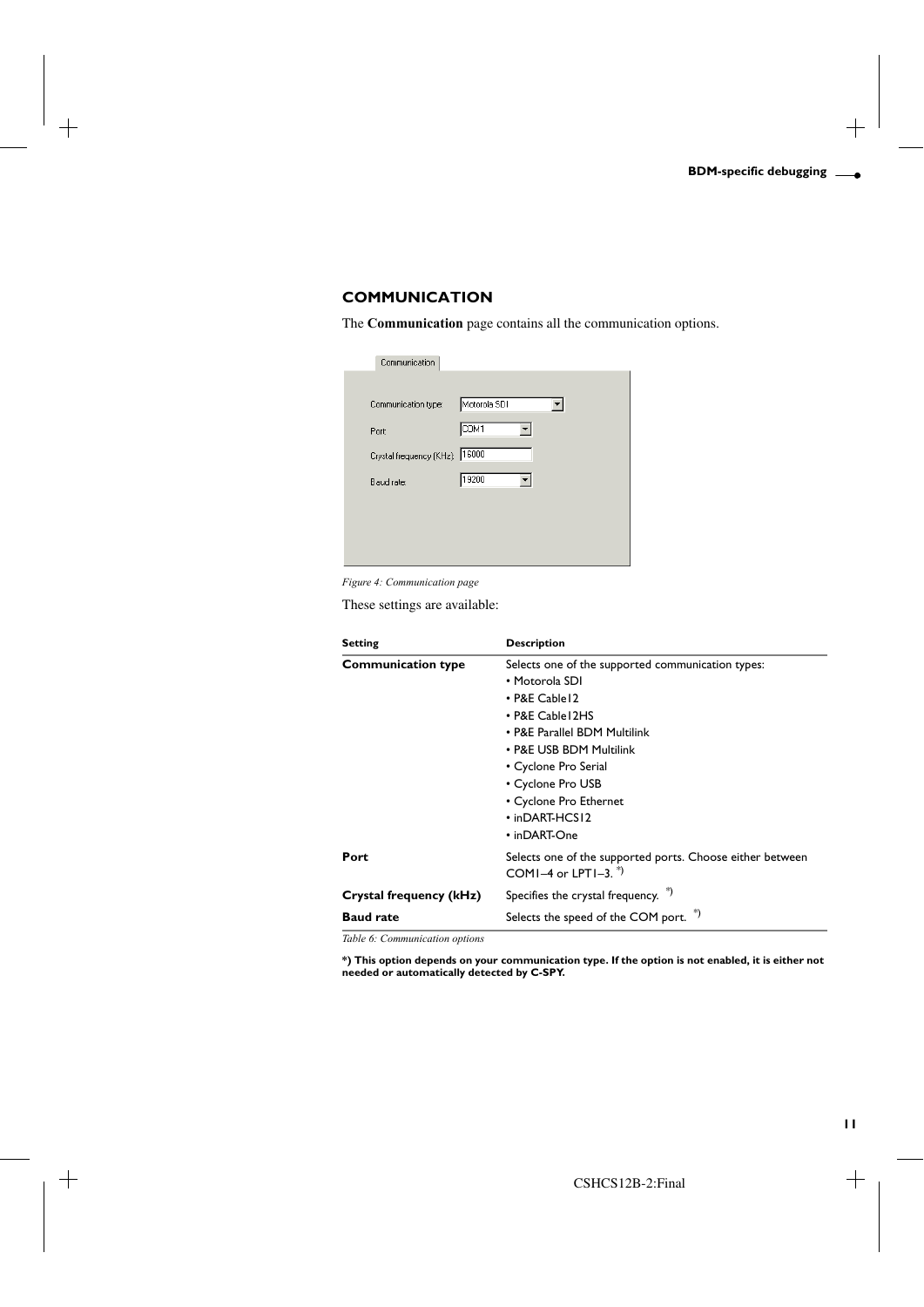## <span id="page-21-2"></span><span id="page-21-0"></span>**EXTRA OPTIONS PAGE**

The **Extra Options** page provides you with a command line interface to C-SPY.

|                                      | Extra Options |  |
|--------------------------------------|---------------|--|
| □ Use command line options           |               |  |
| Command line options: (one per line) |               |  |
|                                      |               |  |

*Figure 5: Extra Options page for C-SPY command line options*

### **Use command line options**

Additional command line arguments (not supported by the GUI) for C-SPY can be specified here.

## <span id="page-21-1"></span>**BDM debugger menu**

When you are using the C-SPY BDM debugger driver, the **BDM debugger** menu appears in C-SPY.

 $\checkmark$  Breakpoint usage...

*Figure 6: The BDM debugger menu*

This command is available on the **BDM debugger** menu:

| Menu command            | <b>Description</b>                                                     |
|-------------------------|------------------------------------------------------------------------|
| <b>Breakpoint Usage</b> | Displays the <b>Breakpoint Usage</b> dialog box which lists all active |
|                         | breakpoints; see Breakpoint Usage dialog box, page 14.                 |

*Table 7: Commands on the BDM debugger menu*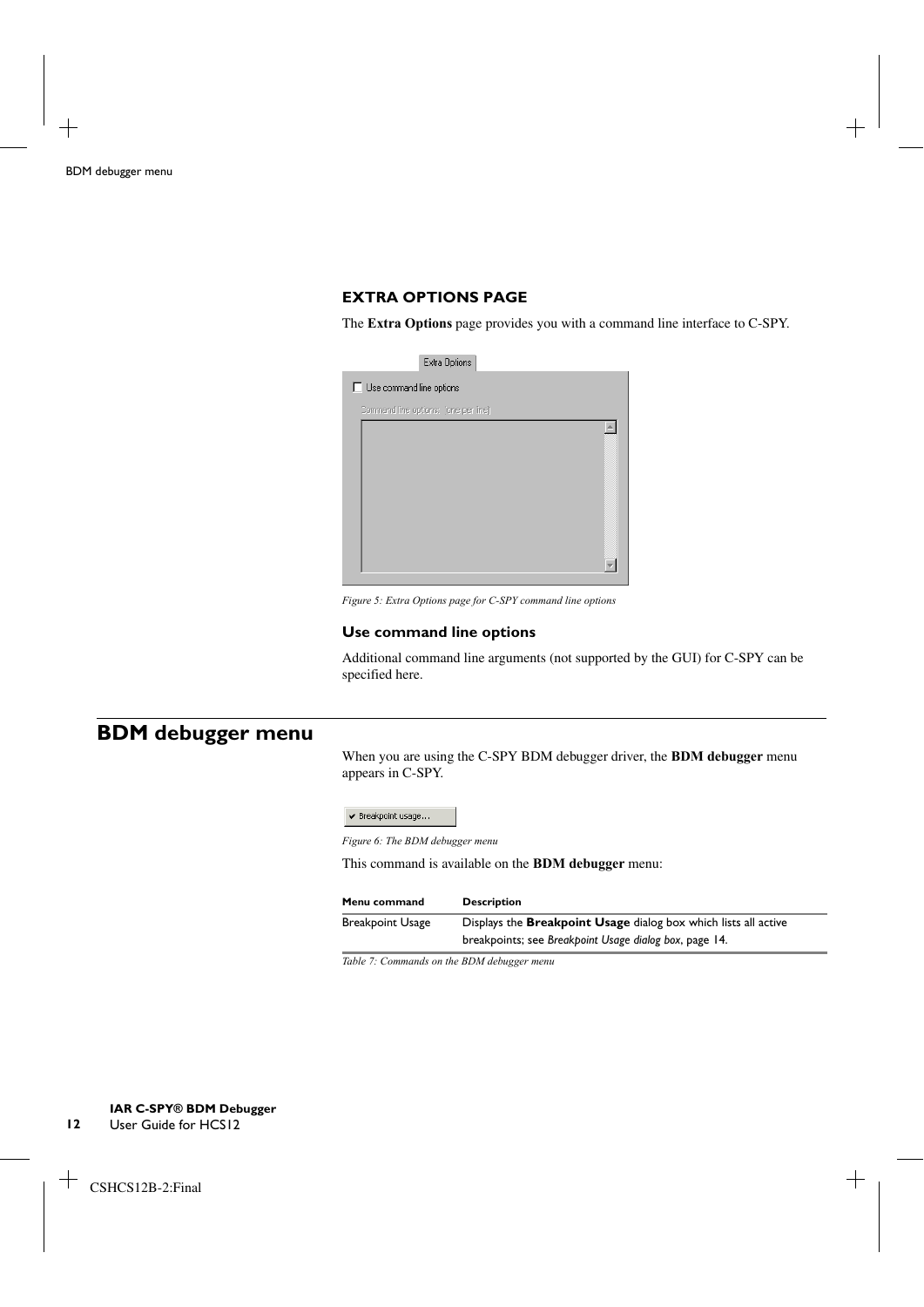## <span id="page-22-3"></span><span id="page-22-0"></span>**Using breakpoints**

This section provides an overview of the available breakpoints for the C-SPY hardware debugger systems. This is described:

- *[Available breakpoints](#page-22-1)*, page 13
- *[Breakpoint Usage dialog box](#page-23-0)*, page 14.

For information about the various methods for setting breakpoints, the facilities for monitoring breakpoints, and the various breakpoint consumers, see the *IAR Embedded Workbench® IDE User Guide*.

### <span id="page-22-1"></span>**AVAILABLE BREAKPOINTS**

Using the C-SPY drivers for hardware debugger systems you can set *code breakpoints*. The physical breakpoint used on the target can be one of two types—*hardware* and *software*.

This table summarizes the characteristics of breakpoints for the different target systems:

| Type                                         | <b>Number</b> | <b>Execution overhead</b> |
|----------------------------------------------|---------------|---------------------------|
| Hardware                                     | Normally two  | No                        |
| Software (application located in RAM memory) | Unlimited     | Yes                       |

<span id="page-22-2"></span>*Table 8: Hardware and software breakpoints* 

C-SPY will initially always try to use a software breakpoint. If this is not possible, because your application is not located in read/write memory, C-SPY will try to use a hardware breakpoint. If all hardware breakpoints are occupied, C-SPY will issue a message in the Debug Log window.

#### **Hardware breakpoints**

Hardware breakpoints are available in the microcontroller. The number of breakpoints is normally two.

#### **Software breakpoints**

Software breakpoints can only be used when the statement you want to set a breakpoint on is located in read/write memory. This means that your application, or parts of it, must be temporarily located in read/write memory. Software breakpoints are implemented by a temporary substitution of the actual instruction with the BGND instruction. Before resuming execution, the original instruction will be restored. This will generate execution time overhead when running an application.

It is not possible to set software breakpoints on consecutive 1-byte instructions.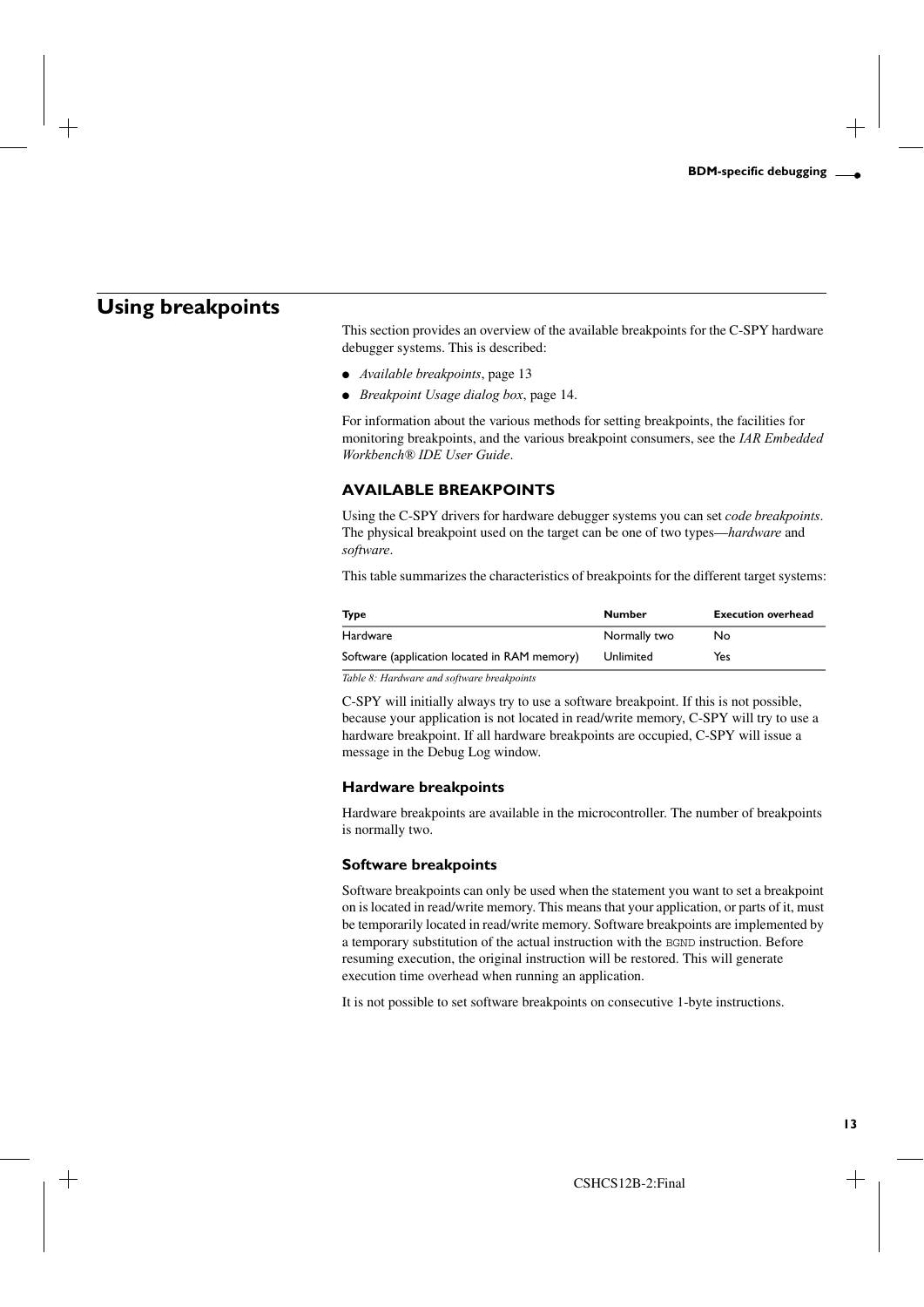### <span id="page-23-3"></span><span id="page-23-0"></span>**BREAKPOINT USAGE DIALOG BOX**

The **Breakpoint Usage** dialog box—available from the driver-specific menu—lists all active breakpoints.



*Figure 7: Breakpoint Usage dialog box*

In addition to listing all breakpoints that you have defined, this dialog box also lists the internal breakpoints that the debugger is using.

For each breakpoint in the list the address and access type are shown. Each breakpoint in the list can also be expanded to show its originator.

For more information, see the *IAR Embedded Workbench® IDE User Guide*.

## <span id="page-23-2"></span><span id="page-23-1"></span>**Resolving problems**

Debugging using the C-SPY hardware debugger systems requires interaction between many systems, independent from each other. For this reason, setting up this debug system can be a complex task. If something goes wrong, it might at first be difficult to locate the cause of the problem.

This section includes suggestions for resolving the most common problems that can occur when debugging with the C-SPY hardware debugger systems.

For problems concerning the operation of the evaluation board, refer to the documentation supplied with it, or contact your hardware distributor.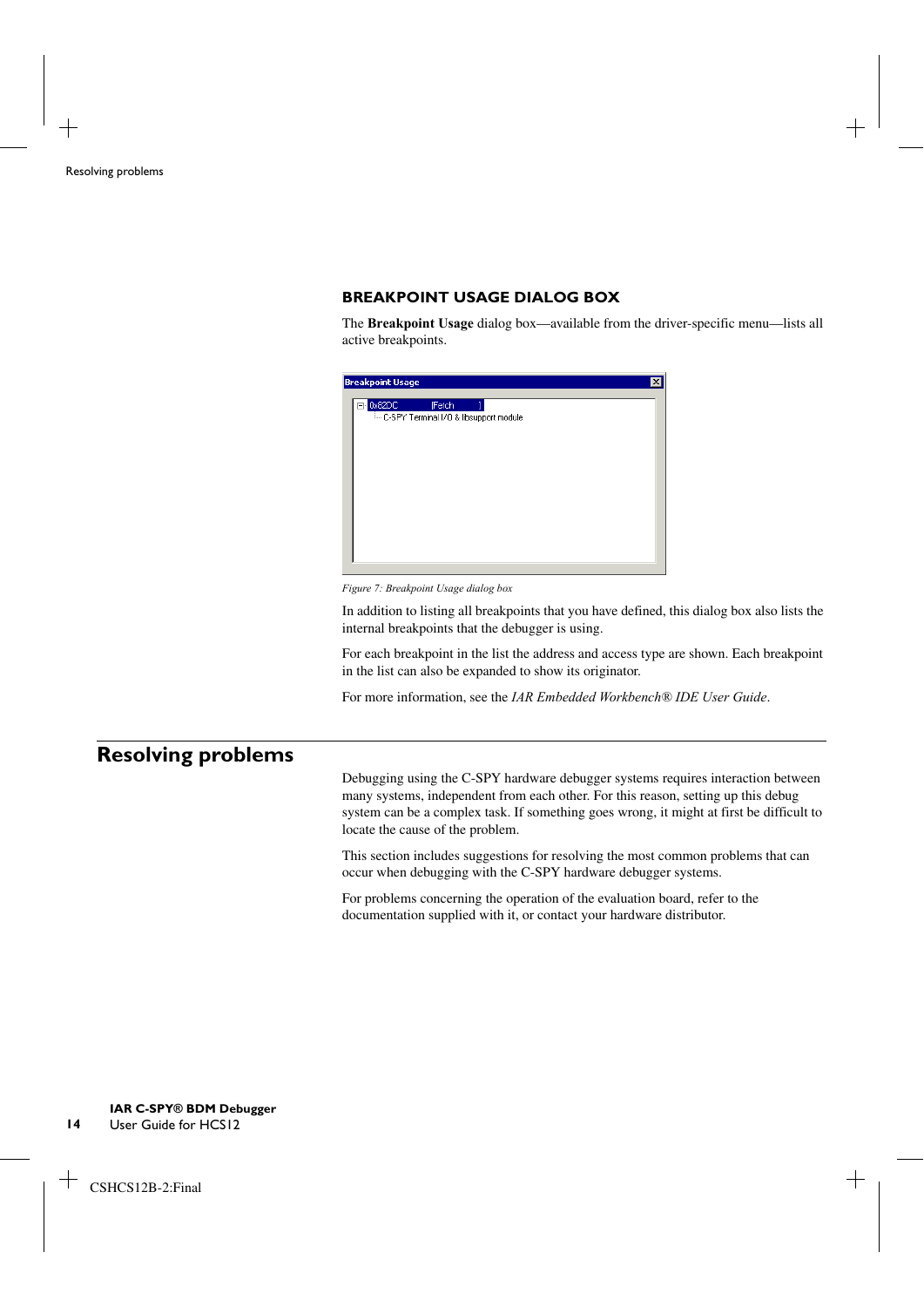## **WRITE FAILURE DURING LOAD**

There are several possible reasons for write failure during load. The most common is that your application has been incorrectly linked:

- Check the contents of your linker command file and make sure that your application has not been linked to the wrong address
- Check that you are using correct linker command file.



If you are using the IAR Embedded Workbench, the linker command file is automatically selected based on your choice of device:

- Choose **Project>Options**
- Select the **General Options** category
- Click the **Target** tab
- Choose the appropriate device from the **Device** drop-down list.



To override the default linker command file:

- Choose **Project>Options**
- Select the **Linker** category
- Click the **Config** tab
- Choose the appropriate linker command file in the **Linker command file** area.

## **NO CONTACT WITH THE TARGET HARDWARE**

There are several possible reasons for C-SPY to fail to establish contact with the target hardware.

- Check the communication devices on your host computer
- Verify that the cable is properly plugged in and not damaged or of the wrong type
- Verify that the target chip is properly mounted on the evaluation board
- Make sure that the evaluation board is supplied with sufficient power
- Check that the correct options for communication have been specified in the IAR Embedded Workbench; see *[Communication](#page-20-0)*, page 11

Examine the linker command file to make sure that your application has not been linked to the wrong address.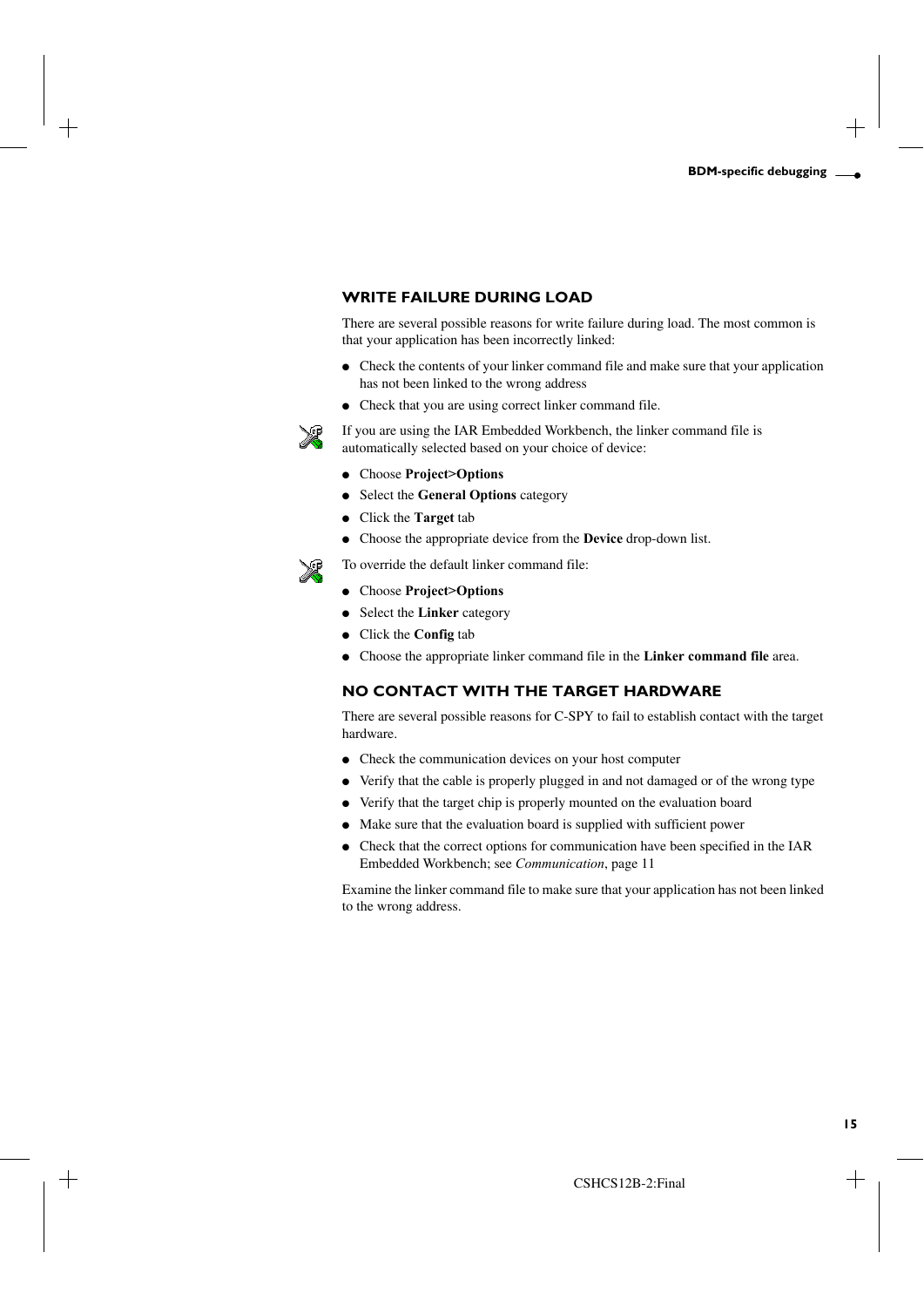Resolving problems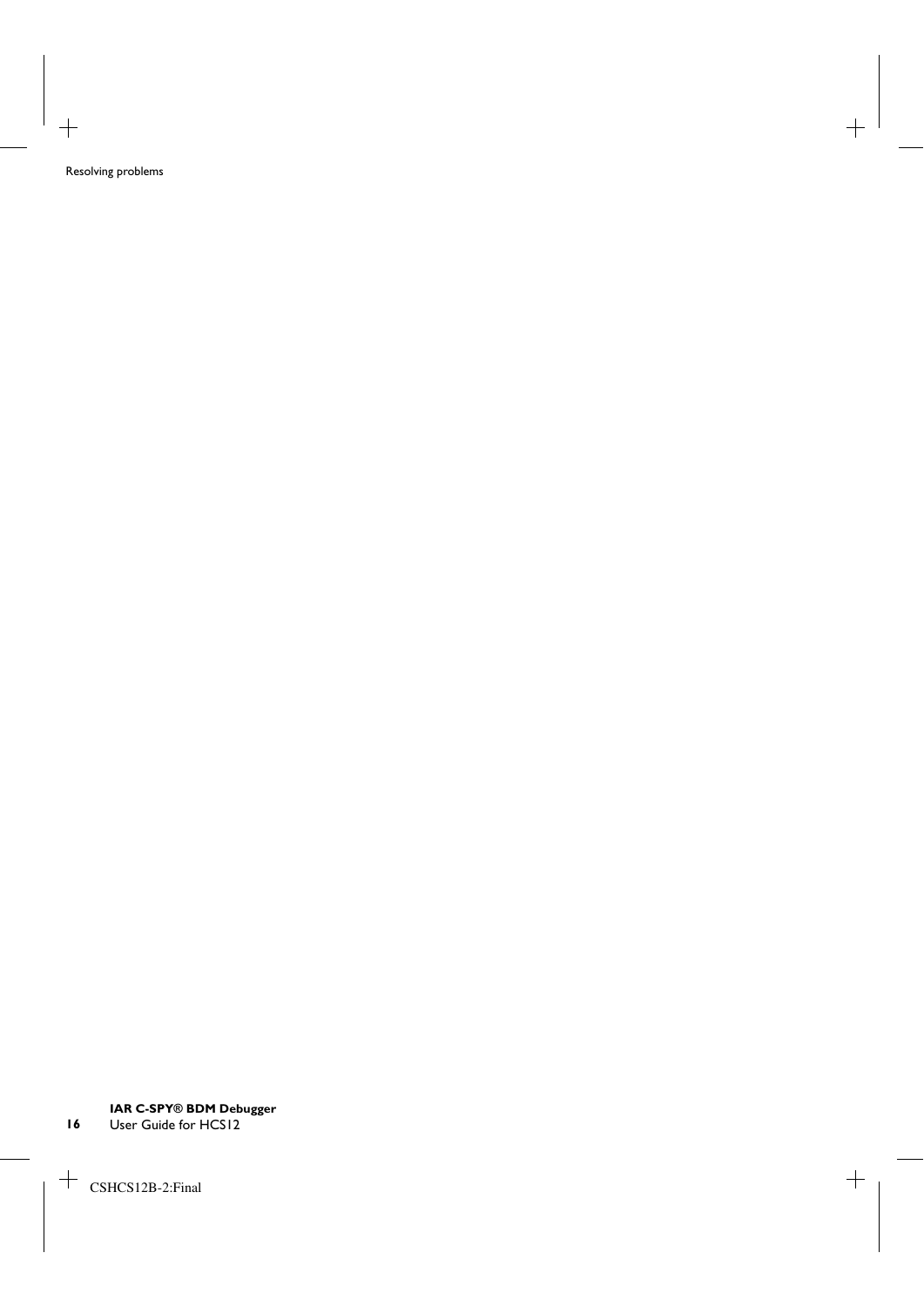## <span id="page-26-0"></span>**Using flash loaders**

<span id="page-26-4"></span>This chapter describes the flash loader, what it is and how to use it.

## <span id="page-26-3"></span><span id="page-26-1"></span>**The flash loader**

A flash loader is an agent that is downloaded to the target. It fetches your application from the debugger and programs it into flash memory. The flash loader uses the file I/O mechanism to read the application program from the host. You can select one or several flash loaders, where each flash loader loads a selected part of your application. This means that you can use different flash loaders for loading different parts of your application.

A set of flash loaders for various microcontrollers is provided with IAR Embedded Workbench for HCS12. The flash loader API, documentation, and several implementation examples are available to make it possible for you to implement your own flash loader.

### <span id="page-26-2"></span>**SETTING UP THE FLASH LOADER(S)**

To use a flash loader for downloading your application:

- **1** Choose **Project>Options**.
- **2** Choose the **BDM Debugger** category and click the **Download** tab.
- **3** Select the **Use Flash loader(s)** option. A default flash loader configured for the device you have specified will be used. The configuration is specified in a preconfigured board file.
- **4** To override the default flash loader or to modify the behavior of the default flash loader to suit your board, select the **Override default .board file** option, and **Edit** to open the **Flash Loader Configuration** dialog box. A copy of the \*.board file will be created in your project directory and the path to the \*.board file will be updated accordingly.
- **5** The **Flash Loader Overview** dialog box lists all currently configured flash loaders; see *[Flash Loader Overview dialog box](#page-27-2)*, page 18. You can either select a flash loader or open the **Flash Loader Configuration** dialog box.

In the **Flash Loader Configuration** dialog box, you can configure the download. For reference information about the various flash loader options, see *[Flash Loader](#page-29-0)  [Configuration dialog box](#page-29-0)*, page 20.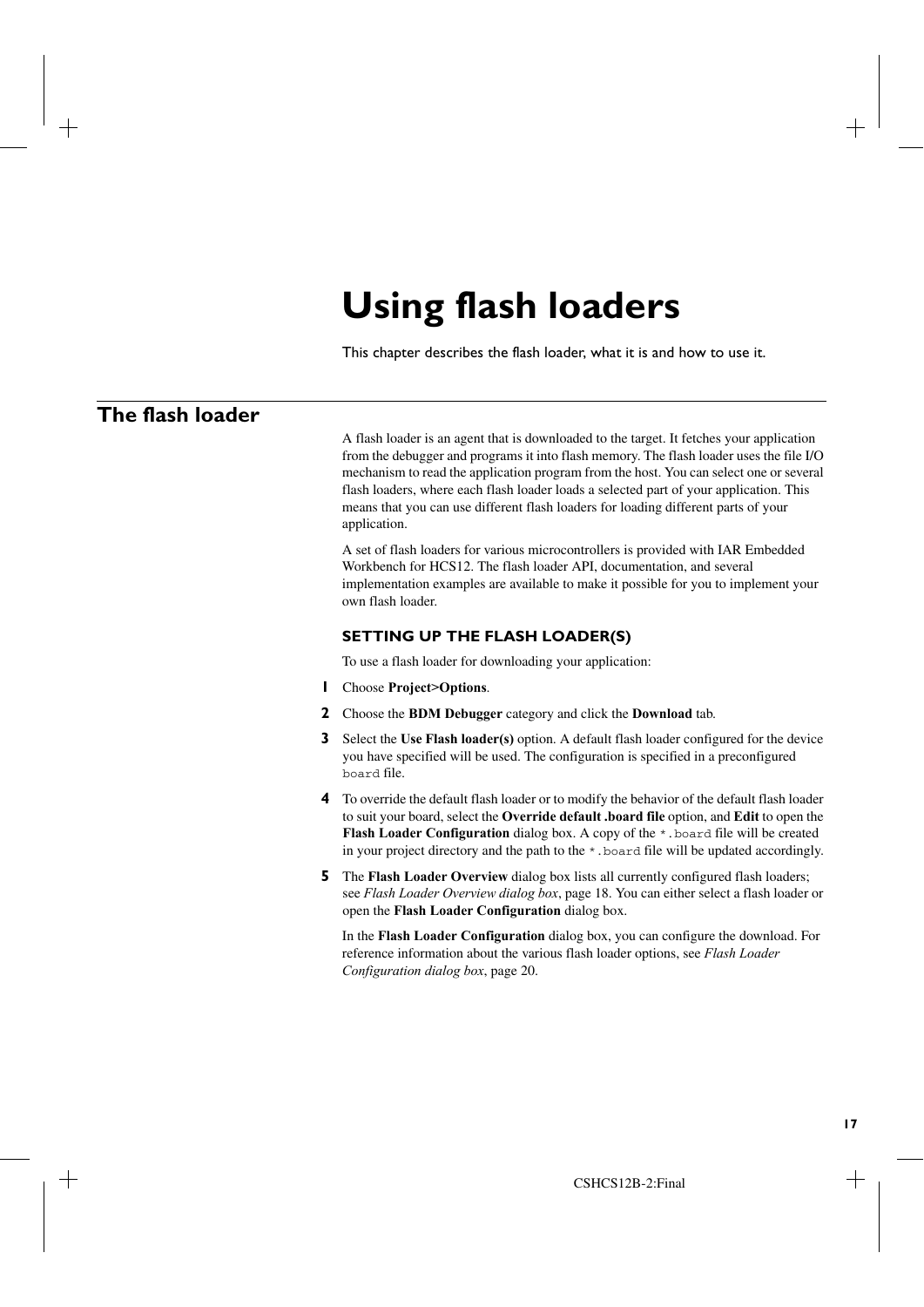### <span id="page-27-0"></span>**THE FLASH LOADING MECHANISM**

When the **Use flash loader(s)** option is selected and one or several flash loaders have been configured, these steps are performed when the debug session starts:

- **1** C-SPY downloads the flash loader into target RAM.
- **2** C-SPY starts execution of the flash loader.
- **3** The flash loader programs the application code into flash memory.
- **4** The flash loader terminates.
- **5** C-SPY switches context to the user application.

Steps 2 to 4 are performed for each memory range of the application.

The steps 1 to 4 are performed for each selected flash loader.

### <span id="page-27-1"></span>**BUILD CONSIDERATIONS**

When you build an application that will be downloaded to flash, special consideration is needed. Two output files must be generated. The first is the usual UBROF file  $(d12)$ that provides the debugger with debug and symbol information. The second file is a simple-code file (filename extension sim) that will be opened and read by the flash loader when it downloads the application to flash memory.

The simple-code file must have the same path and name as the UBROF file except for the filename extension. All supplied linker command files are configured to automatically generate a simple-code output file, in addition to any other output files that you specify.

### <span id="page-27-4"></span><span id="page-27-3"></span><span id="page-27-2"></span>**FLASH LOADER OVERVIEW DIALOG BOX**

The **Flash Loader Overview** dialog box—available from the **Debugger>Download** page—lists all defined flash loaders. If you have selected a device on the **General**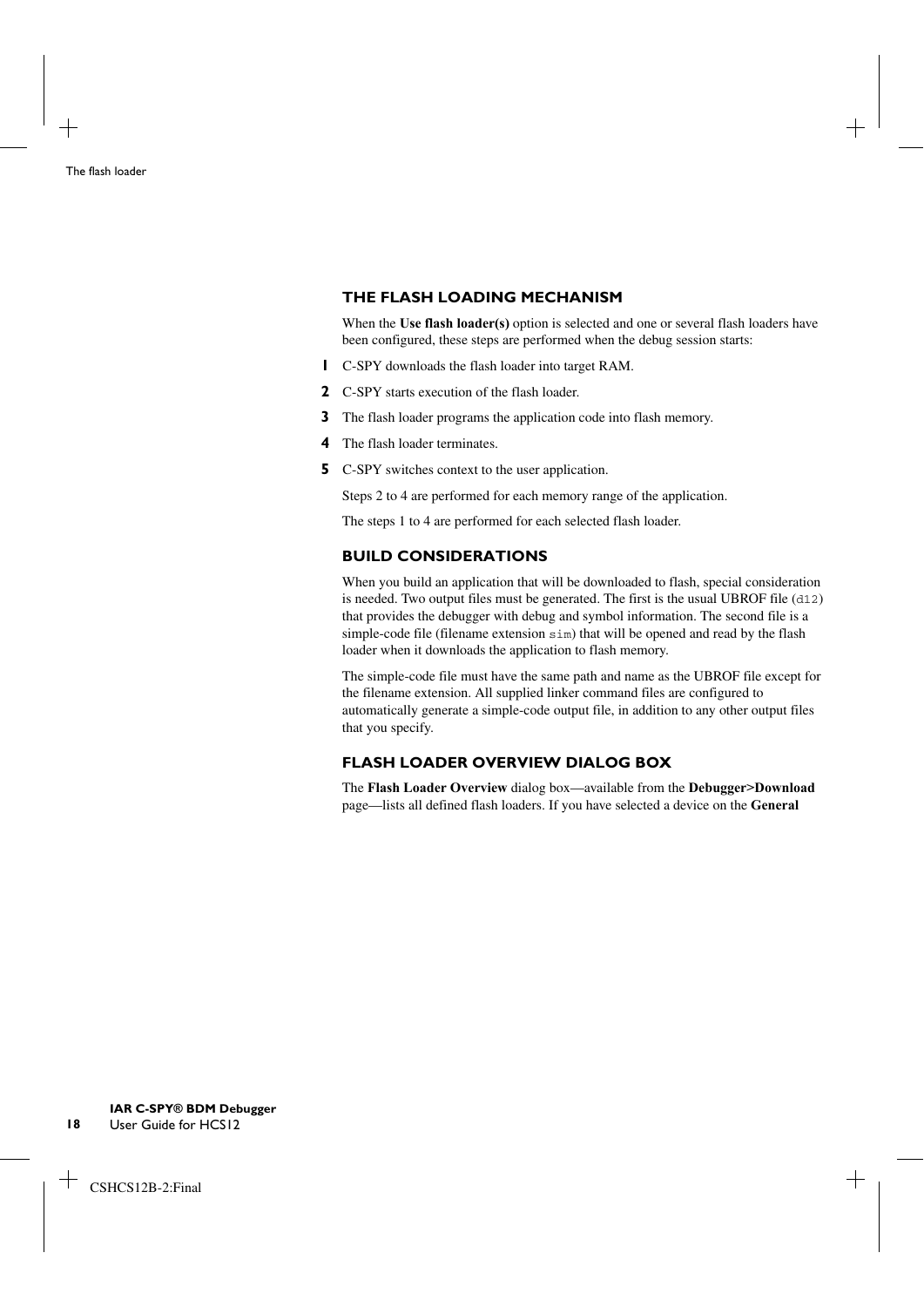**Options>Target** page for which there is a flash loader, this flash loader is by default listed in the **Flash Loader Overview** dialog box.

|       | <b>Flash Loader Overview</b> |                                                 |              |
|-------|------------------------------|-------------------------------------------------|--------------|
| Range |                              | Offset/Address   Loader Path   Extra Parameters | OK<br>Cancel |
|       |                              |                                                 | New<br>Edit  |
|       |                              | $\rightarrow$<br>IIII                           | Delete       |

*Figure 8: Flash Loader Overview dialog box*

### **The display area**

Each row in the display area shows how you have set up one flash loader for flashing a specific part of memory:

| Column                  | <b>Description</b>                                                                                                                                                                               |
|-------------------------|--------------------------------------------------------------------------------------------------------------------------------------------------------------------------------------------------|
| Range                   | The part of your application to be programmed by the selected flash<br>loader.                                                                                                                   |
| Offset/Address          | The start of the memory where your application will be flashed. If the<br>address is preceded with a, the address is absolute. Otherwise, it is a<br>relative offset to the start of the memory. |
| Loader Path             | The path to the flash loader $*$ . $f$ lash file to be used ( $*$ . out for<br>old-style flash loaders).                                                                                         |
| <b>Extra Parameters</b> | List of extra parameters that will be passed to the flash loader.                                                                                                                                |
|                         |                                                                                                                                                                                                  |

<span id="page-28-0"></span>*Table 9: Flash Loader Overview columns*

Click on the column headers to sort the list by name, location, or full name.

### **Function buttons**

These function buttons are available:

| <b>Button</b> | <b>Description</b>                                                                       |  |
|---------------|------------------------------------------------------------------------------------------|--|
| OK            | The selected flash loader(s) will be used for downloading your<br>application to memory. |  |
| Cancel        | Standard cancel.                                                                         |  |
|               |                                                                                          |  |

*Table 10: Function buttons in the Flash Loader Overview dialog box*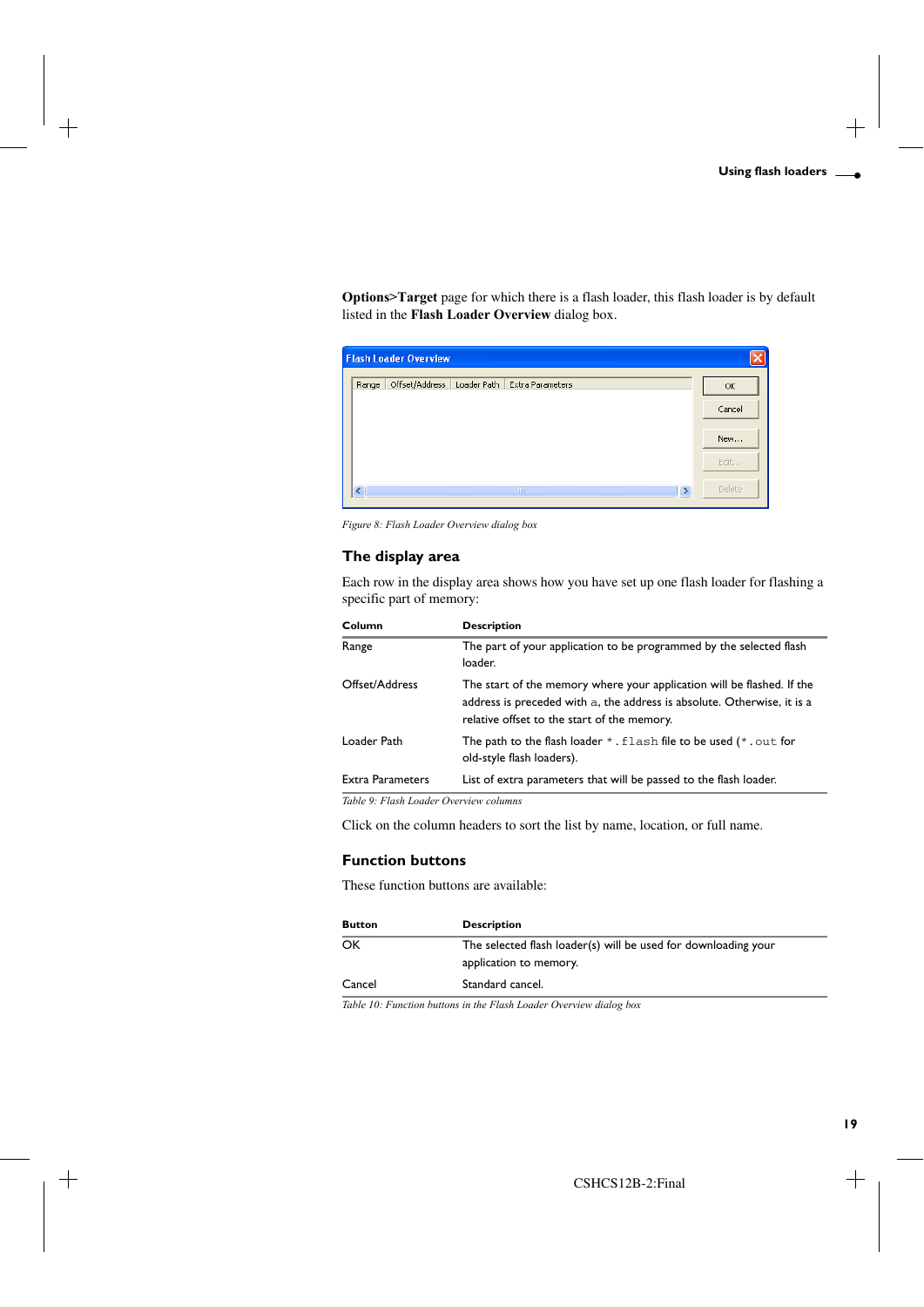| <b>Button</b> | <b>Description</b>                                                                                                                                                                |
|---------------|-----------------------------------------------------------------------------------------------------------------------------------------------------------------------------------|
| New           | Opens the Flash Loader Configuration dialog box where you can<br>specify what flash loader to use; see Flash Loader Configuration dialog box,<br>page 20.                         |
| Edit.         | Opens the <b>Flash Loader Configuration</b> dialog box where you can<br>modify the settings for the selected flash loader; see Flash Loader<br>Configuration dialog box, page 20. |
| Delete        | Deletes the selected flash loader configuration.                                                                                                                                  |
|               |                                                                                                                                                                                   |

*Table 10: Function buttons in the Flash Loader Overview dialog box (Continued)*

## <span id="page-29-0"></span>**FLASH LOADER CONFIGURATION DIALOG BOX**

In the **Flash Loader Configuration** dialog box—available from the **Flash Loader Overview** dialog box—you can configure the download to suit your board. A copy of the default board file will be created in your project directory.

| <b>Flash Loader Configuration</b>                                |              |
|------------------------------------------------------------------|--------------|
| Memory range<br>$C$ All<br>C Start:<br>0x0<br>$0\times0$<br>End: | OK<br>Cancel |
| Relocate                                                         |              |
| 0x0<br>C Offset:                                                 |              |
| C Absolute adress:                                               |              |
| Flash loader path:                                               |              |
|                                                                  | $\cdots$     |
| Extra parameters:                                                |              |
|                                                                  |              |
| Parameter descriptions:                                          |              |
| $\land$                                                          |              |
|                                                                  |              |
| $\checkmark$                                                     |              |

*Figure 9: Flash Loader Configuration dialog box*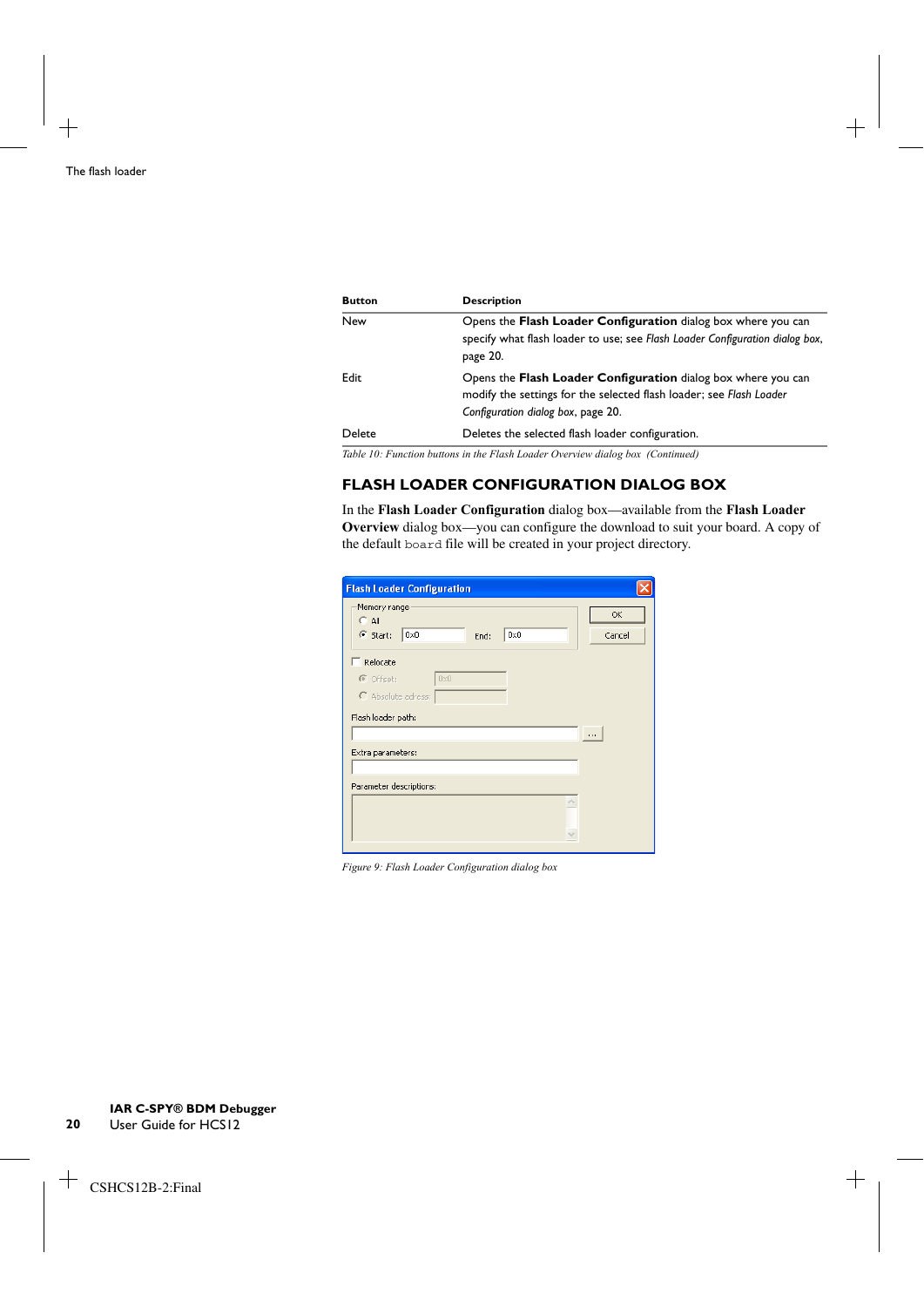### **Memory range**

Use the **Memory range** options to specify the part of your application to be downloaded to flash memory. Choose between:

| All       | The whole application is downloaded using this flash loader.                                                                                           |
|-----------|--------------------------------------------------------------------------------------------------------------------------------------------------------|
| Start/End | The part of the application available in the memory range will be<br>downloaded. Use the <b>Start</b> and <b>End</b> text fields to specify the memory |
|           | range.                                                                                                                                                 |

### **Relocate**

Use the **Relocate** option to override the default flash base address, that is relocate the location of the application in memory. This means that you can flash your application to a different location from where it was linked. Choose between:

| <b>Offset</b>    | A numeric value for a relative offset. This offset will be added to the<br>addresses in the application file.                                                                                                                                                             |
|------------------|---------------------------------------------------------------------------------------------------------------------------------------------------------------------------------------------------------------------------------------------------------------------------|
| Absolute address | A numeric value for an absolute base address where the application will<br>be flashed. The lowest address in the application will be placed on this<br>address. Note that you can only use one flash loader for your<br>application when you specify an absolute address. |

You can use these numeric formats:

| 123456   | Decimal numbers     |
|----------|---------------------|
| 0x123456 | Hexadecimal numbers |
| 0123456  | Octal numbers       |

The default base address used for writing the first byte—the lowest address—to flash is specified in the linker command file used for your application. However, it can sometimes be necessary to override the flash base address and start at a different location in the address space. This can, for example, be necessary for devices that remap the location of the flash memory.

### <span id="page-30-0"></span>**Flash loader path**

Use the text box to specify the path to the flash loader file  $(* .\text{float})$  to be used by your board configuration.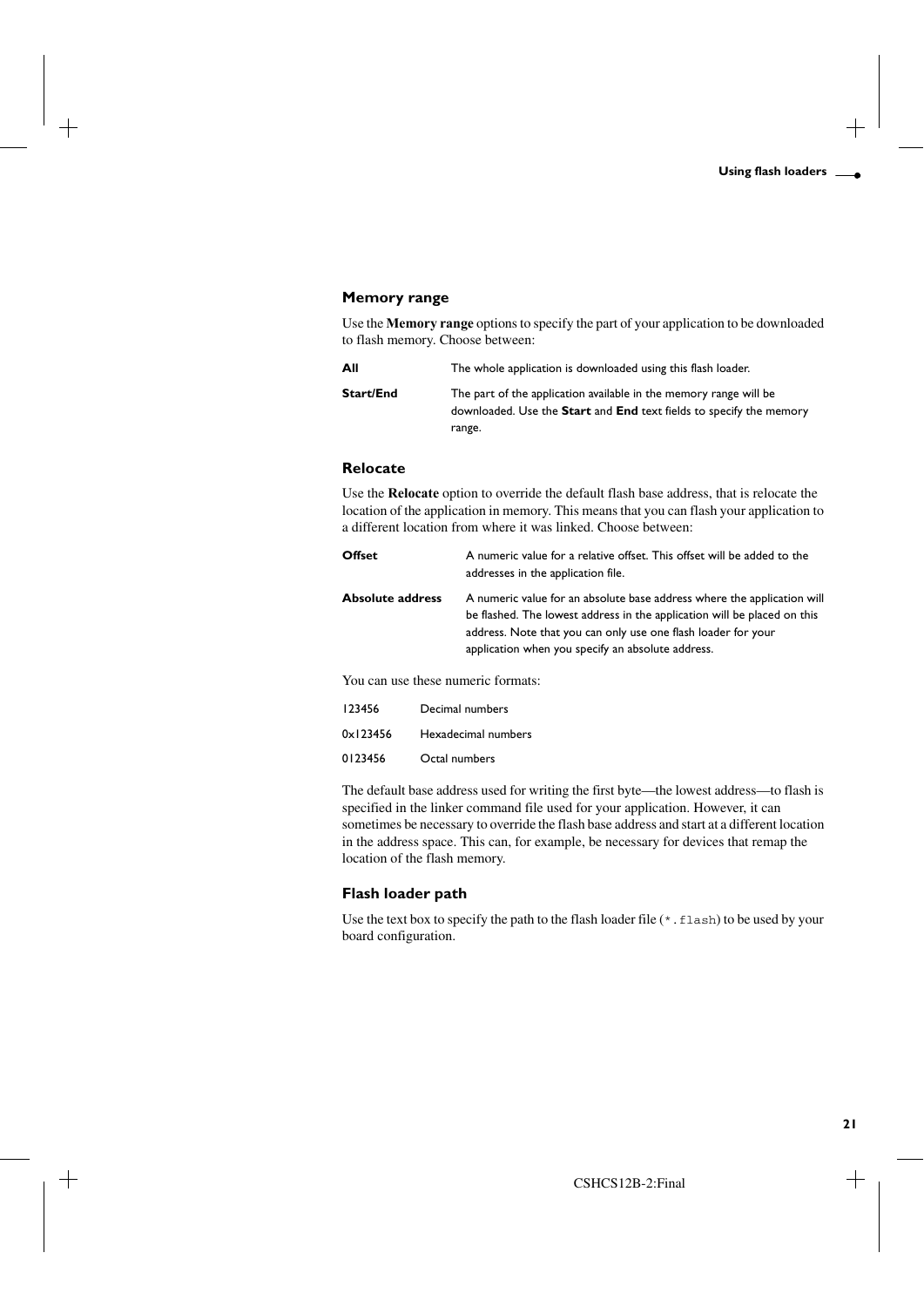### <span id="page-31-0"></span>**Extra parameters**

Some flash loaders define their own set of specific options. Use this text box to specify options to control the flash loader. For information about available flash loader options, see the **Parameter descriptions** field.

## **Parameter descriptions**

The **Parameter descriptions** field displays a description of the extra parameters specified in the **Extra parameters** text box.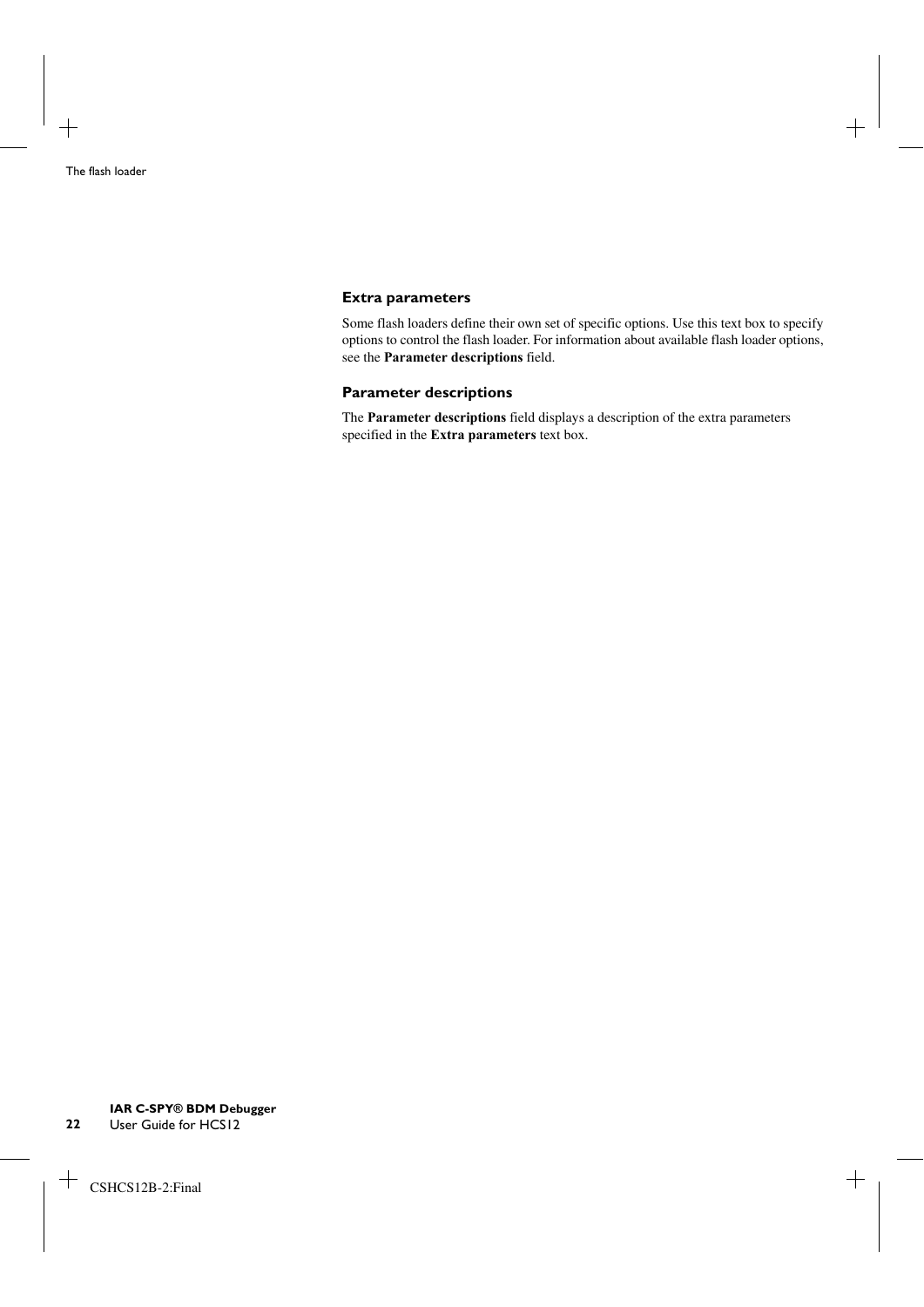$\bullet$ 

## **A**

|--|

## **B**

| BDM debugger (C-SPY driver) $\dots \dots \dots \dots \dots \dots \dots$ |  |
|-------------------------------------------------------------------------|--|
|                                                                         |  |
|                                                                         |  |
| Breakpoint Usage dialog box (Simulator menu)14                          |  |
|                                                                         |  |

## **C**

| command line options, typographic convention viii |
|---------------------------------------------------|
|                                                   |
|                                                   |
|                                                   |
| computer style, typographic convention viii       |
|                                                   |
|                                                   |
|                                                   |
| C-SPY                                             |
|                                                   |
|                                                   |
|                                                   |
| C-SPY options                                     |
|                                                   |
|                                                   |
|                                                   |
|                                                   |
|                                                   |

## **D**

| $document conventions, \ldots, \ldots, \ldots, \ldots, \ldots, \ldots, \nu$ |
|-----------------------------------------------------------------------------|

<span id="page-32-0"></span>

| documentation |
|---------------|
|               |
|               |
|               |

## **E**

| Extra Options, for C-SPY hardware driver $\ldots \ldots \ldots \ldots 12$ |  |
|---------------------------------------------------------------------------|--|

## **F**

| Flash loader path, specifying the path to a flash loader21 |  |
|------------------------------------------------------------|--|
|                                                            |  |

## **H**

| hardware breakpoints (BDM debugger) 13 |  |  |
|----------------------------------------|--|--|
|----------------------------------------|--|--|

## **I**

## **L**

```
lightbulb icon, in this guide. . . . . . . . . . . . . . . . . . . . . . . . viii
```
## **N**

## **O**

|--|--|